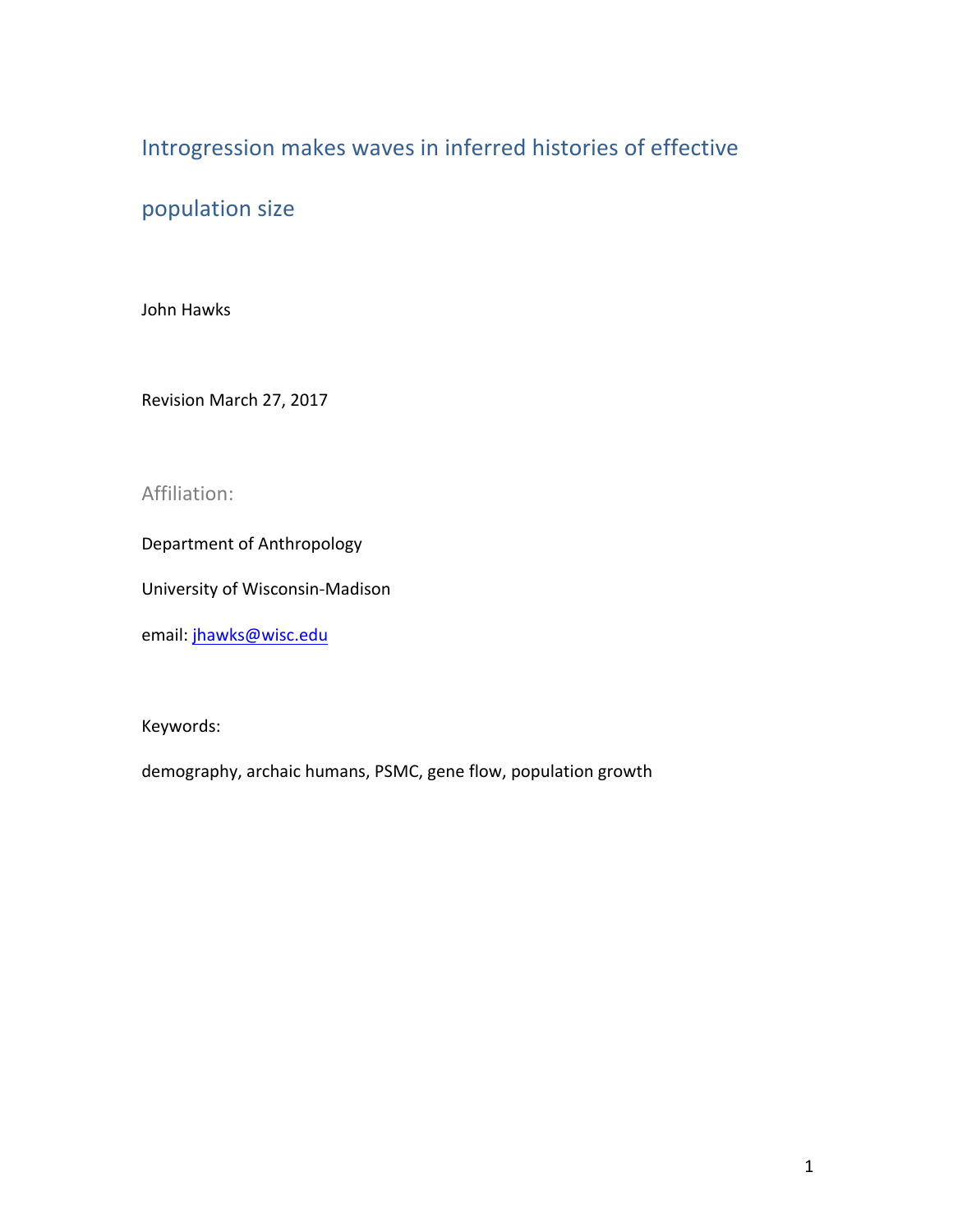#### **Abstract**

Human populations have a complex history of introgression and of changing population size. Human genetic variation has been affected by both these processes, so that inference of past population size depends upon the pattern of gene flow and introgression among past populations. One remarkable aspect of human population history as inferred from genetics is a consistent "wave" of larger effective population size, prior to the bottlenecks and expansions of the last 100,000 years. Here I carry out a series of simulations to investigate how introgression and gene flow from genetically divergent ancestral populations affect the inference of ancestral effective population size. Both introgression and gene flow from an extinct, genetically divergent population consistently produce a wave in the history of inferred effective population size. The time and amplitude of the wave reflect the time of origin of the genetically divergent ancestral populations and the strength of introgression or gene flow. These results demonstrate that even small fractions of introgression or gene flow from ancient populations may have large effects on the inference of effective population size.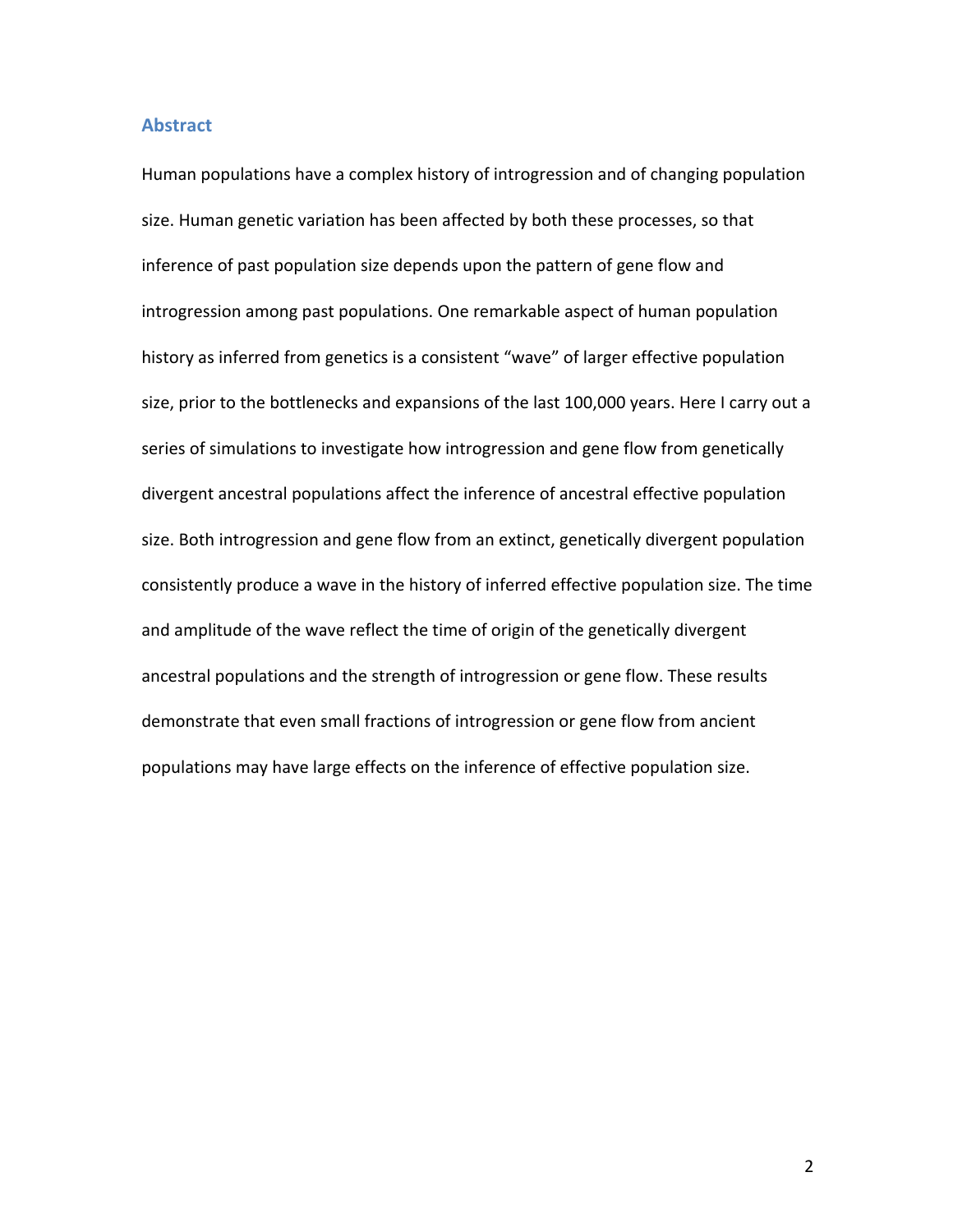### **Introduction**

The origins of today's modern human populations included introgression or gene flow from genetically divergent ancestral populations of archaic humans. Direct evidence of this ancient introgression comes from the ancient DNA of Neandertals, which contributed between 1 and 4 percent of the genetic makeup of today's populations outside Africa (Green et al., 2010; Prüfer et al., 2013) and from the Denisova 3 genome, which represents an archaic population that contributed up to 5 percent of the genetic makeup of today's Melanesian and Australian populations (Reich et al., 2010; Reich et al., 2011; Meyer et al., 2012; Prüfer et al., 2013). No ancient DNA evidence from any archaic human skeletal remains within Africa has yet been recovered. However, abundant indirect evidence exists of introgression from genetically divergent populations into the ancestral populations of living Africans. Genetic comparisons extending to whole genomes now show the signature of archaic human introgression in samples of various populations within Africa (Lachance et al., 2012; Hsieh et al., 2016b; Beltrame et al., 2016).

At the same time, whole-genome analyses have added a longer-term dimension to our understanding of human population size over time (Li and Durbin, 2011; Mallick et al., 2016). But the inference of changes in effective population size depends in part upon the same features of genetic data that allow the inference of introgression. The genetic variation within a population is a product not only of its size but also its structure, and many aspects of human population history may complicate the understanding of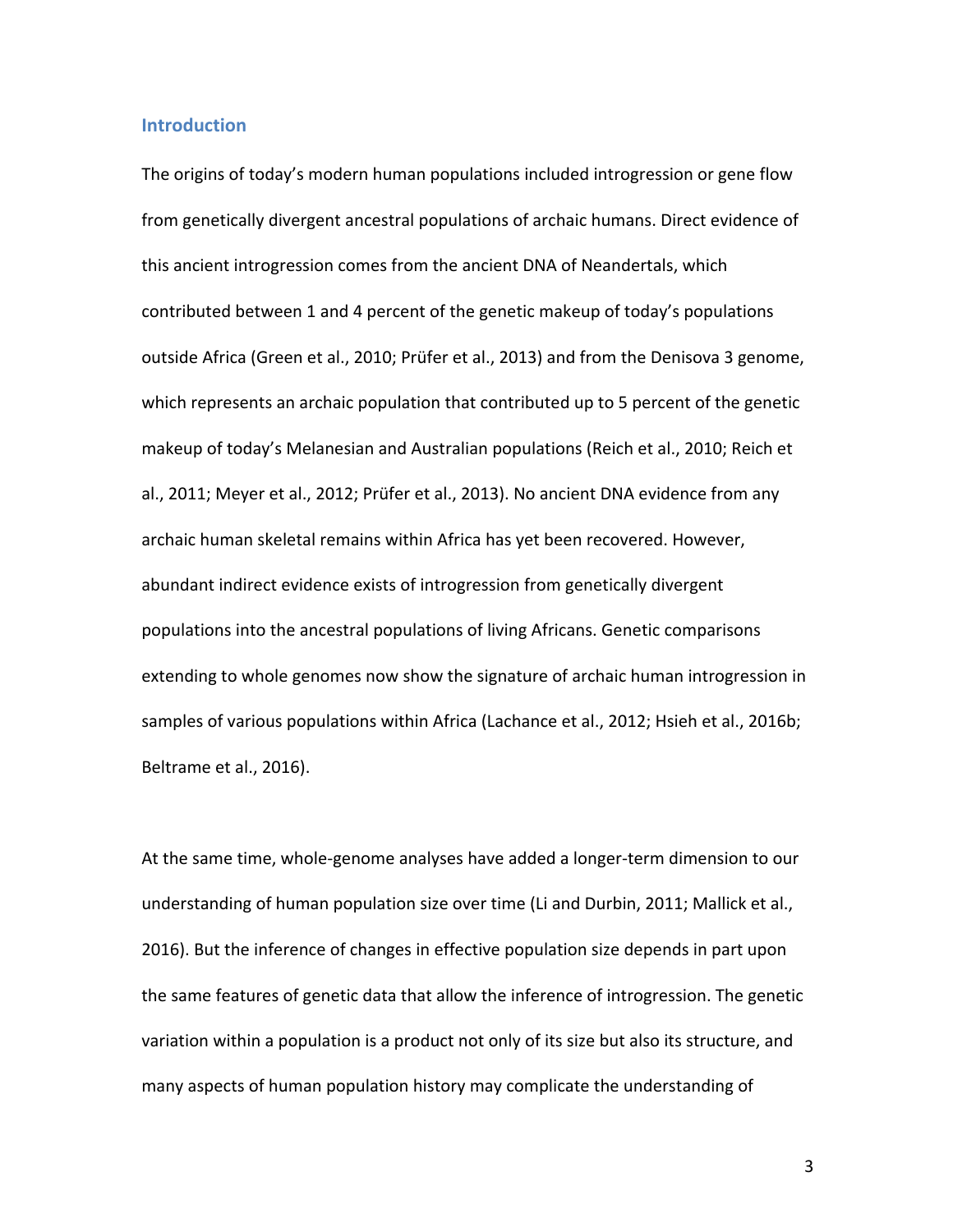effective population size (Hawks, 2008). While it is possible to explicitly employ complex population history models to generate estimates of past population size and structure (e.g., Schaffner et al., 2005), our ability to probe evidence of extinct "ghost" populations that contributed introgression or gene flow into living people is extremely limited.

Some studies have examined how demic expansion may have interacted with archaic human introgression during the expansion of modern human populations into Eurasia (Currat and Excoffier, 2011; Sugden and Ramachandran, 2016). However, the effects of introgression upon signatures of ancient population growth that predate the dispersal of modern humans into Eurasia have not previously been subject to close examination. Hence, it is valuable to look directly at how a history of introgression or gene flow between populations may affect the inference of ancestral effective population size.

**History of human effective population size.** Statistical methods such as the pairwise sequential Markovian coalescent (PSMC) (Li and Durbin, 2011) make it possible to infer changes in effective population size over time based upon the time to most recent common ancestor (TMRCA) of alleles of single genetic loci, extended across many loci up to whole genomes. The TMRCA indirectly reflects the genealogical coalescence of alleles, conditioned on the probability of mutations and recombination in each generation. Under a Wright-Fisher population model, the probability of coalescence of two alleles in a single generation is  $1/2N_e$ , and if the effective size in such a population changed in the past, different intervals of time will have different probabilities of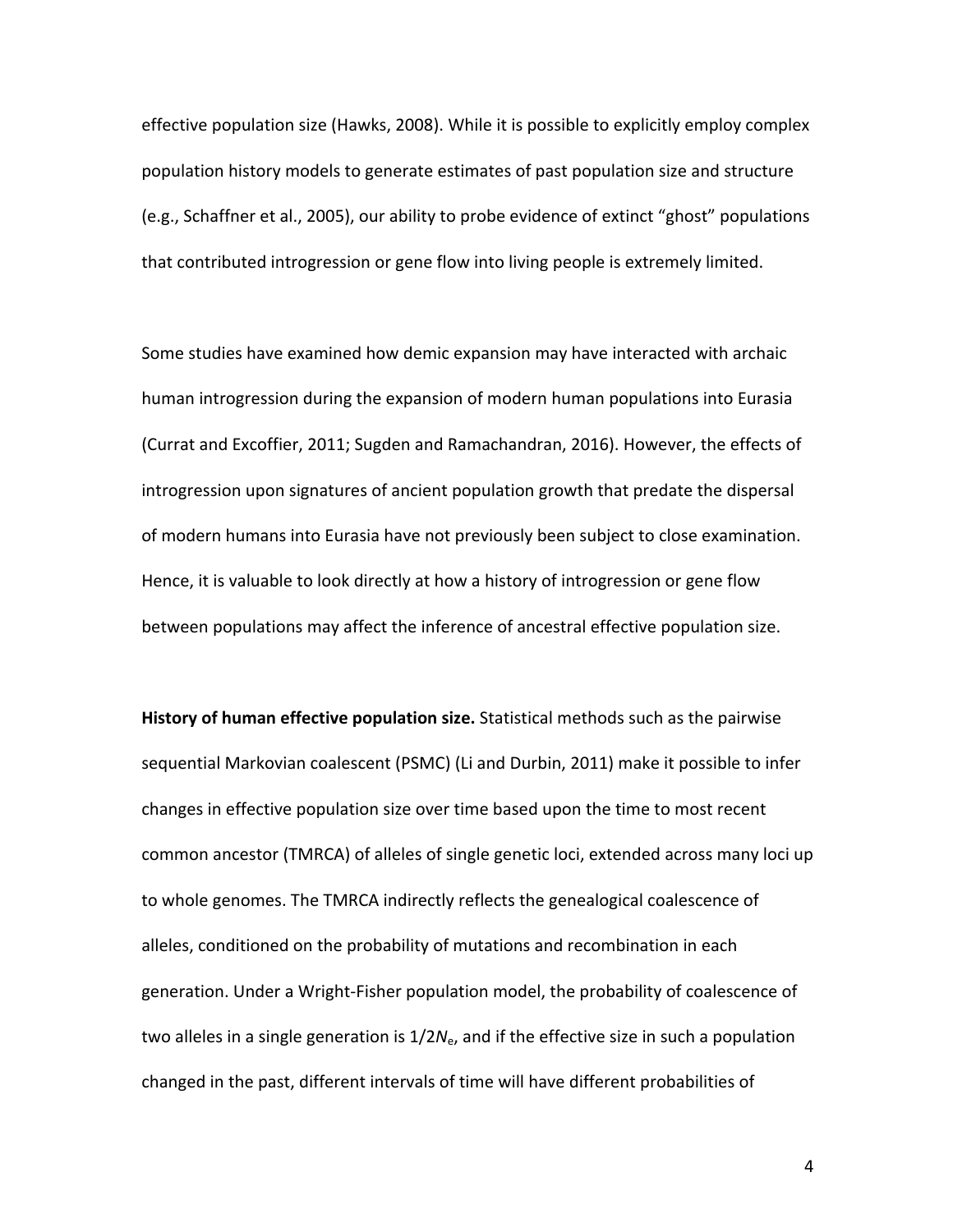coalescence. Li and Durbin (2011) showed the effectiveness of this approach to inferring changes in past population size as applied to single diploid genomes. They found that although the recent population history of human groups differs, for the time intervals prior to 100,000 years ago, different human genomes give repeatable and consistent estimates of effective population size.

These approaches have been applied to many samples of living humans as well as to ancient human genomes (e.g., Li and Durbin, 2011; Prüfer et al., 2013; Mallick et al., 2016). Several aspects of human population histories as inferred from the PSMC approach are notable. Non-African population samples reflect a bottlenecked history in which the ancestral effective size was rather strongly reduced between 100,000 and 50,000 years ago. Some sub-Saharan African populations also show a moderate reduction in effective size across that time interval, which may reflect either their own population history or admixture from populations of Eurasian origin, possibly via North Africa (Mallick et al., 2016). Sub-Saharan hunter-gatherer populations do not present any evidence of such a population bottleneck prior to 50,000 years ago, although their current population sizes are relatively small. All living human population samples in the period before 100,000 years ago show a similar inferred pattern of changes in effective population size. In broad terms looking backward into the past, this population history resembles a "wave" in which the effective size was large around 100,000-200,000 years ago, gradually smaller further back in time, with a minimum between 500,000 and 1 million years ago, and then gradually larger in the period before a million years ago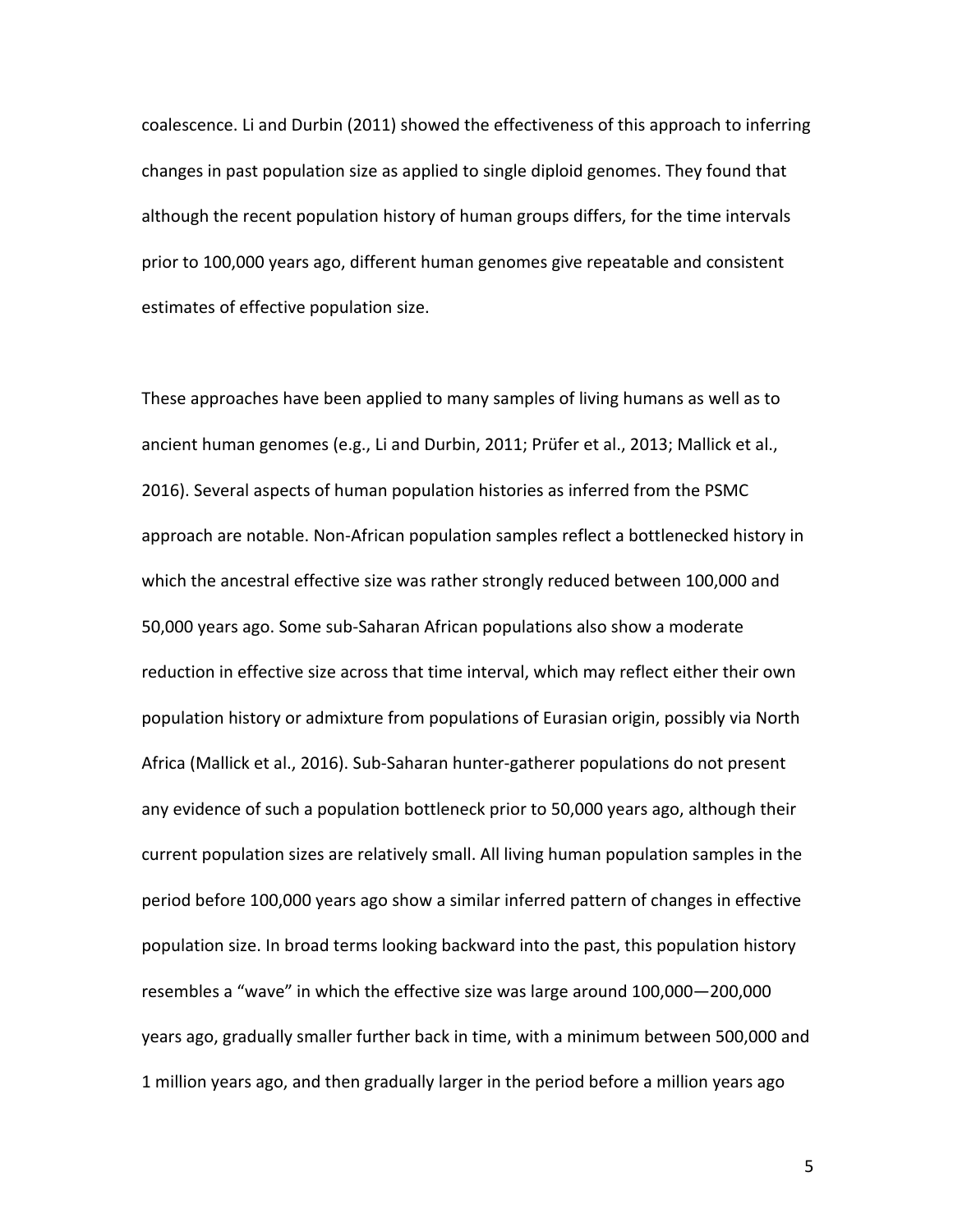(Figure 1). The inference of larger ancestral effective population size prior to 1 million years ago is repeated across different populations. It is also evident when considering genomes from archaic humans, specifically high-coverage Neandertal and Denisovan genomes from Denisova Cave, Russia (Prüfer et al., 2013). These genomes reflect an extremely small ancestral effective size through most of the evolutionary history of these groups back to their differentiation from other human populations before 500,000 years ago. But in the interval preceding their divergence, both samples share an inferred history of effective population size similar to that of living human populations. The inference of higher effective population size in the earliest part of human origins is also evident from rare genomic insertions (Huff et al., 2010). Both the replication in ancient genomes with very different recent population histories, and the evidence for a similar expansion from non-SNP datasets providing corroborating evidence that the appearance of a "wave" in effective population size is not merely an artifact of the PSMC method.

**History of introgression.** Statistical evidence for introgression comes from joint consideration of local heterozygosity and recombination in genetic samples. Recombination and mutation are both random processes that occur over time, leading to the expectation that regions of high local heterozygosity (because of a long history of mutations) should tend to be relatively short (because of an equally long history of recombination). If a population contains two long alleles that differ by a relatively large number of mutations, this suggests that some process may have suppressed recombination during the evolution of the locus. Relatively long, strongly linked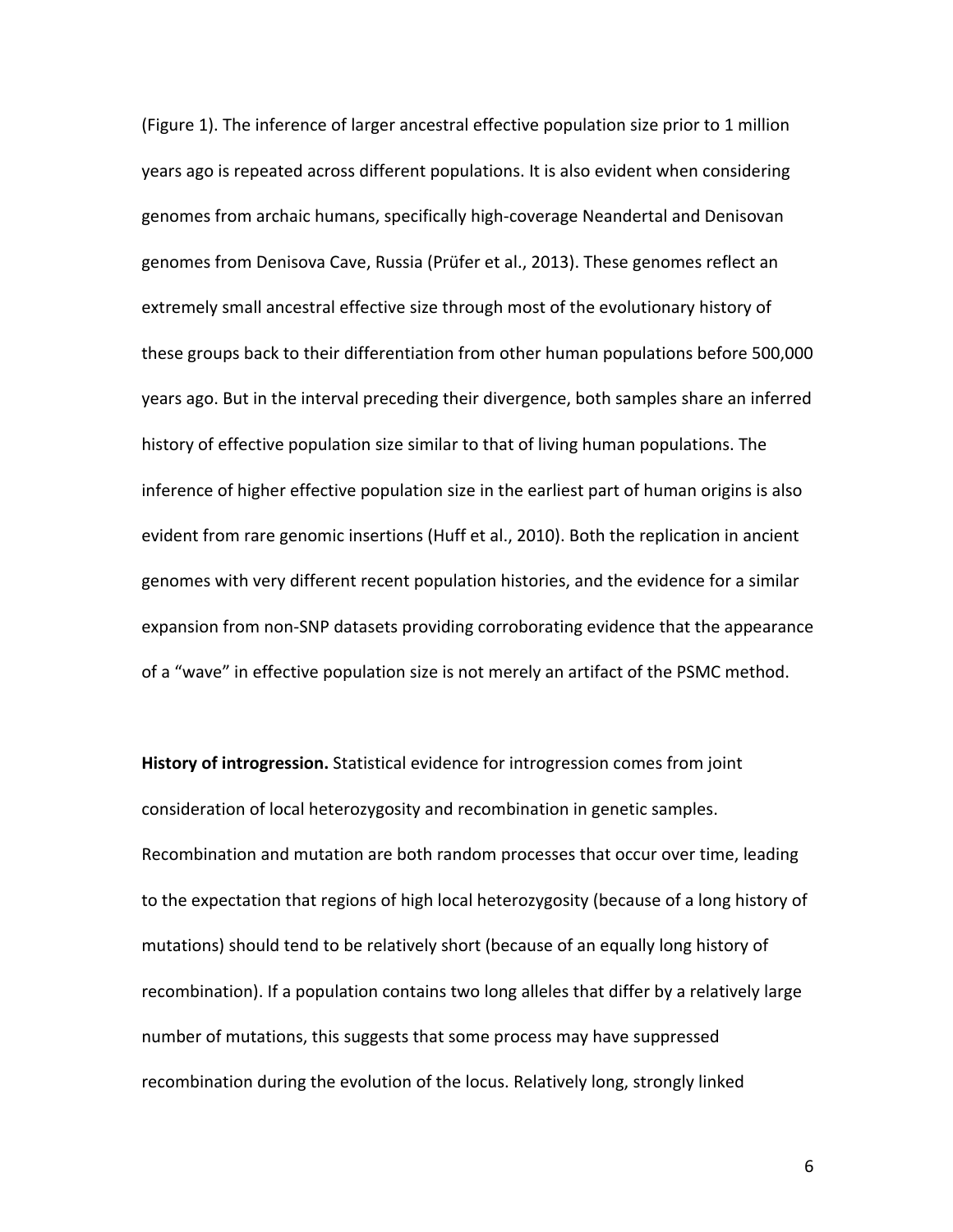divergent haplotypes can occur within a random-mixing population for several reasons, including balancing selection or structural variation such as chromosomal inversion (Evans et al., 2006; Hawks et al., 2008). However, if such loci are statistically common including across regions without notable selective or structural constraints, introgression of alleles from a genetically divergent population is a likely explanation.

Plagnol and Wall (2006) developed an approach to test the hypothesis of introgression of DNA into a population from a genetically diverged ancestral population, using the statistic  $S^*$ . This method relies upon the idea that for a genetic locus with some proportion of introgressed DNA sequences, these sequences will tend to be distinguished by a relatively large number of single nucleotide variants that tend to be in linkage disequilibrium. Such a pattern repeated at many loci will appear inconsistent with random mating and therefore suggest some proportion of descent from one or more genetically divergent populations. Using this approach, Plagnol and Wall (2006) found evidence for introgression at a level of approximately 5% in multilocus data from European and from Yoruba samples, suggesting for the first time that intermixture with extinct populations had contributed substantially to the ancestry of African peoples as well as Eurasians. Significantly, the result preceded the recovery of ancient chromosomal DNA from Neandertal, Denisovan and early modern human specimens, which would demonstrate introgression based on direct genome comparisons (Green et al., 2010; Reich et al., 2010; Prüfer et al., 2013; Fu et al., 2015).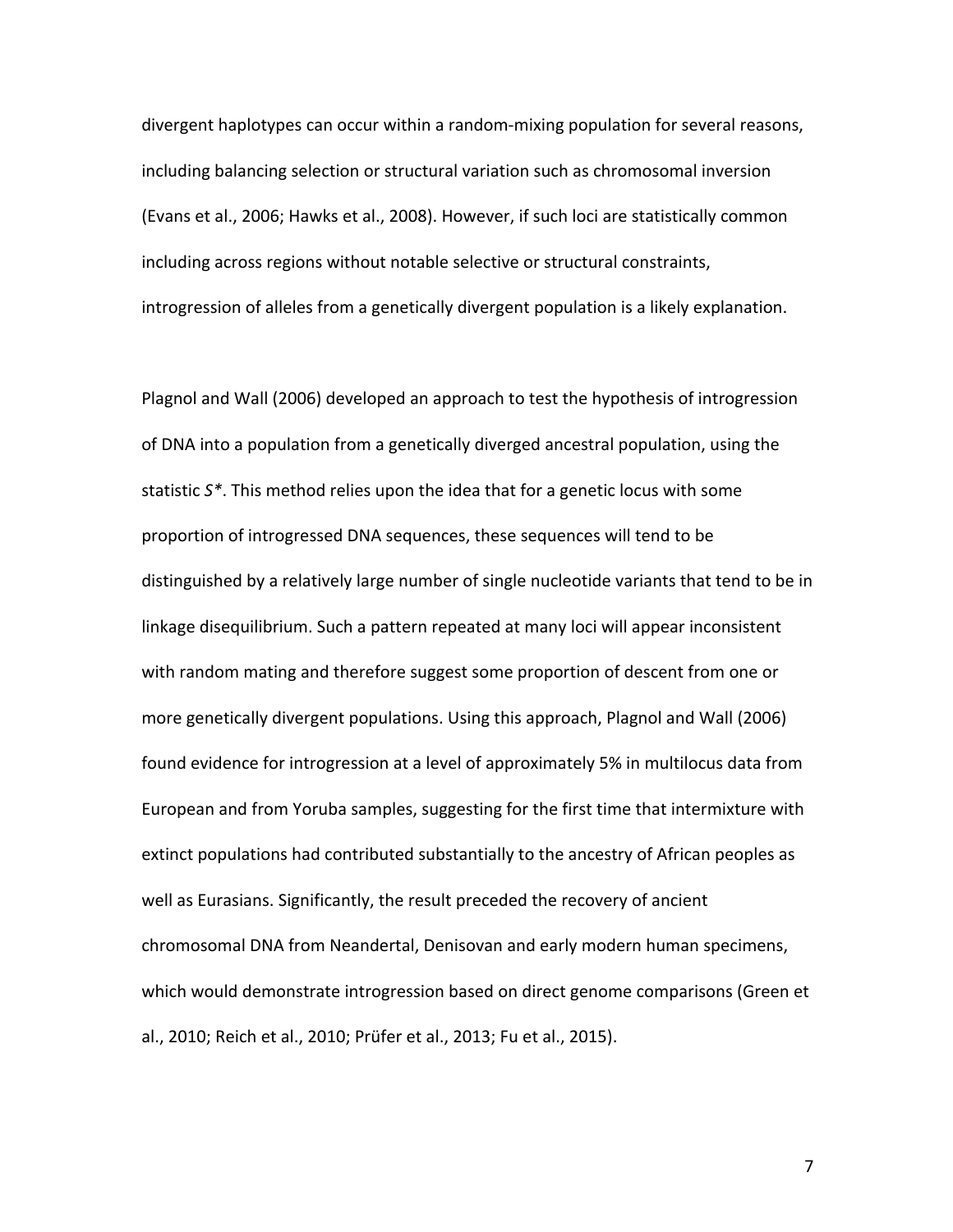In adapted form, the S<sup>\*</sup> approach has been applied by a series of investigators to African population samples. Hammer and colleagues (2011) found evidence for ancient introgression within samples of Biaka and San peoples, consistent with a model of 2% admixture from a genetically divergent population 35,000 years ago. They further found some candidate loci for introgression had widespread geographic distributions across Africa. Using whole-genome data from Western Pygmy, Hadza, and Sandawe individuals, Lachance et al. (2012) supported the hypothesis of introgression from an extinct population or populations with genetic divergence as great as the Neandertals. Some candidate loci for introgression were private within each population; others were shared across all three populations. Hsieh et al. (2016b) examined whole genome sequences from Baka and Biaka individuals, finding evidence for introgression from one or more genetically diverged populations extending over a possibly long period of time, with a pulse as recently as 9000 years ago.

Statistical modeling of introgression as applied to African population samples suggests an origin of some genetically divergent source populations for introgression around the time that Neandertals diverged from the ancestors of living African populations (Lachance et al., 2012), which we now think was prior to 700,000 years ago (Meyer et al., 2016). If these genetically divergent archaic populations originated from a common ancestral population around this time, then the probability of coalescence should have been relatively low during the time period immediately following the divergence of these populations, and higher during the time interval that immediately preceded this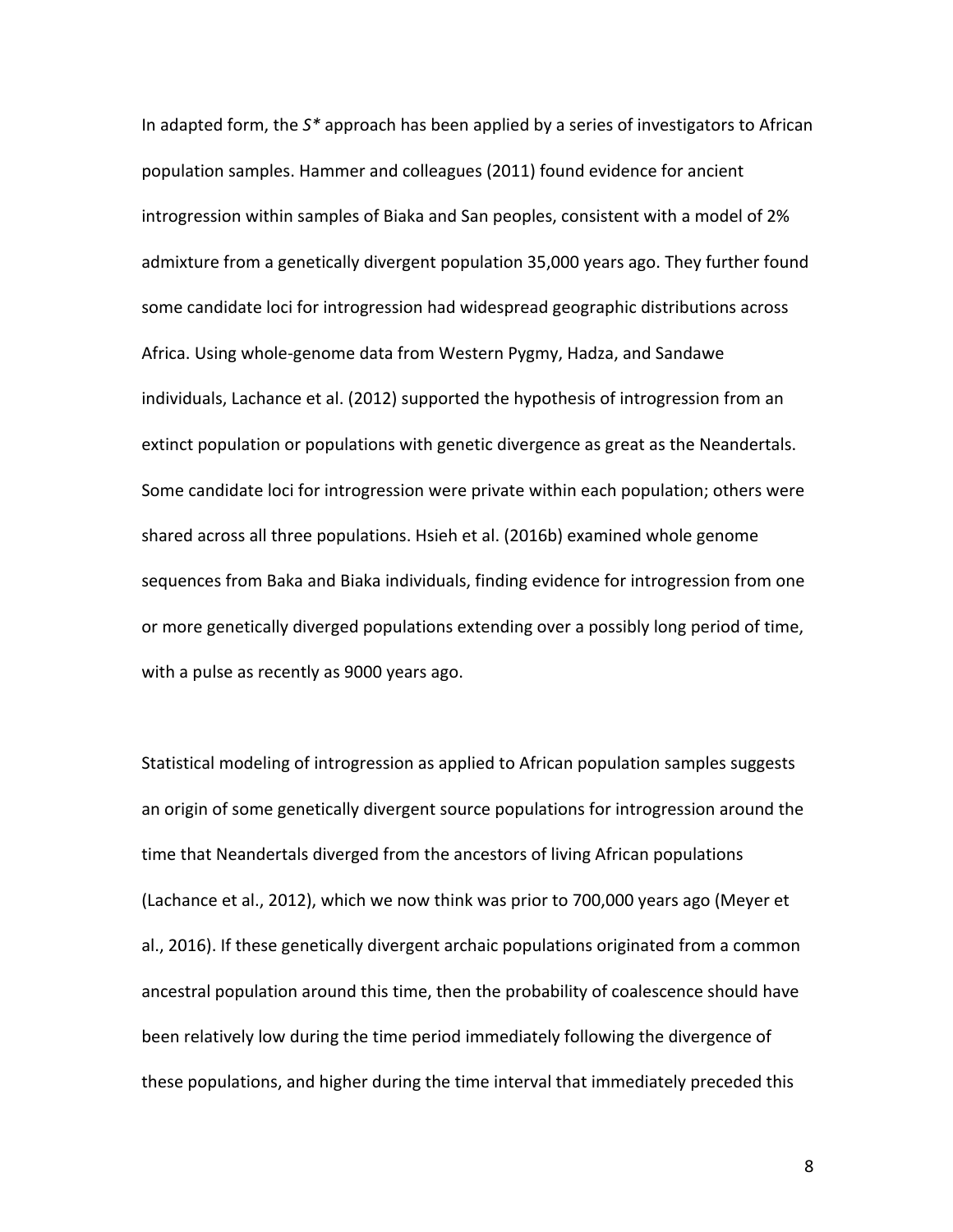original divergence. In other words, the scenario of introgression from genetically divergent ancestral populations appears to predict a low coalescence rate during much of the last 700,000 years, and a high coalescence rate earlier in time. Inferences from the genomes of living Africans, from PSMC and other approaches, appear to show a contrasting pattern: a "wave" of effective population size over time, with an increasingly low effective population size (increased probability of coalescence) in the period leading from 300,000 back to 700,000 years ago, and an increasingly large estimated effective size (lower probability of coalescence) going further back in time.

Here I investigate whether the evidence from effective population size is consonant with evidence of introgression in human ancestral populations in Africa. I carry out numerical simulations to investigate how introgression and gene flow among genetically divergent populations affect the probability of coalescence at different times in the populations' histories. I also examine how the mutation process may affect data that emerge from a population history with introgression or migration between genetically divergent populations. The question is how much, if any, of the apparent evidence for population size changes in the prehistory of African populations may be explained by gene flow or introgression from genetically divergent ancestors.

### **Methods**

I consider here the case of independent, non-recombining genetic loci sampled from a single diploid genome in a population. This is convenient because of the relative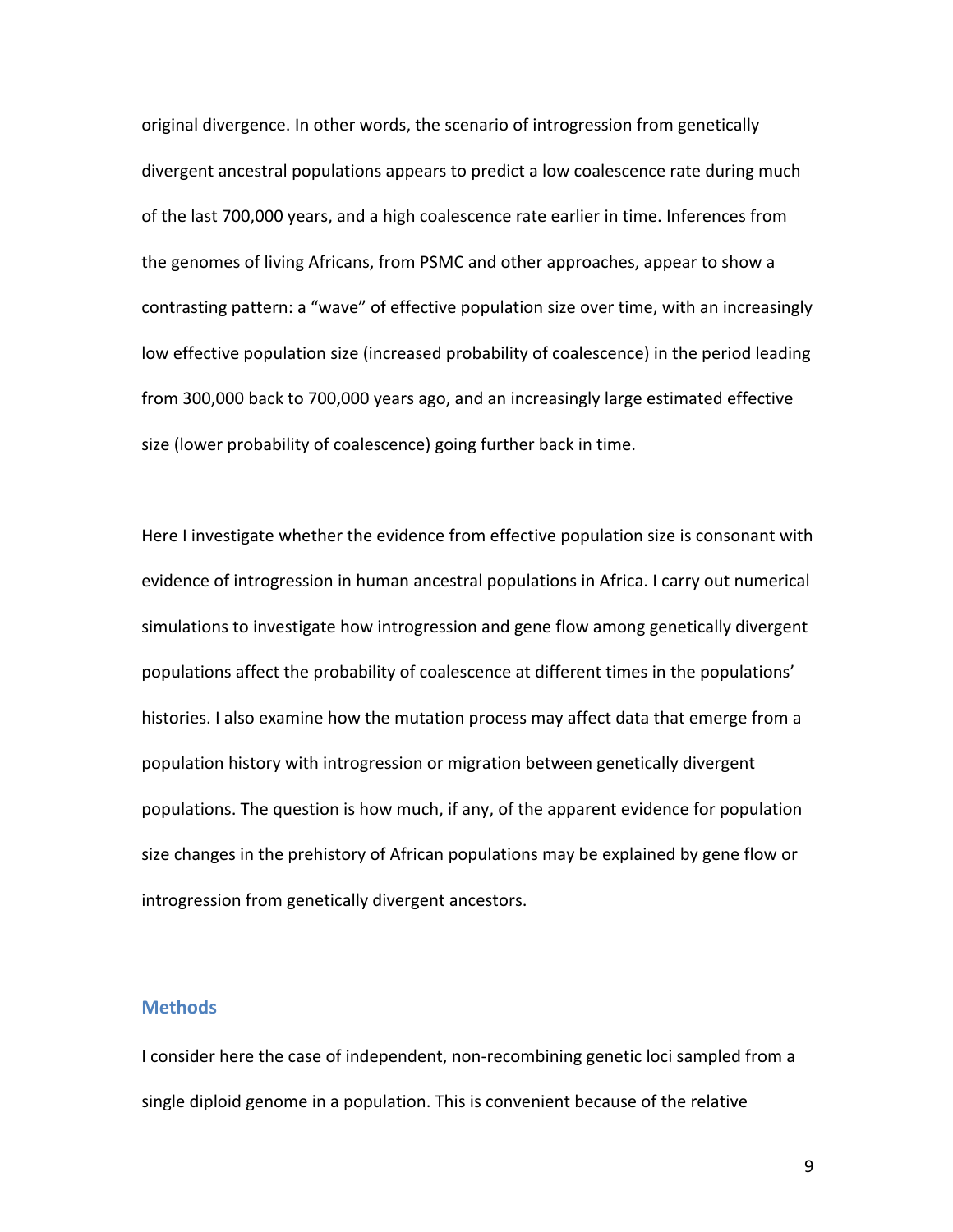simplicity of the simulation model and the comparability to PSMC approaches that examine evidence from single diploid genomes (Li and Durbin, 2011; Prüfer et al., 2013; Mallick et al., 2016). The purpose of the model is to examine in what way introgression and gene flow may affect the probability of coalescence in specific time intervals related to known simulated population histories. This question is of interest even in cases where gene flow was common enough that recombination may not have been substantially suppressed (in other words, where gene flow among genetically divergent populations might not be characterized as "introgression"), and therefore might not reject the hypothesis of random mating under common statistical approaches for detecting introgression (Plagnol and Wall, 2006). The model applied here is not sufficient to investigate the ancestral recombination graph of a population or to examine the power of inferences about gene flow or introgression.

The probability of coalescence in a random-mating population is expected to be a function of the population size. Here I deal only with constant population sizes, to specifically examine the effect of population structure. The assumption of constant population size is of course unrealistic as applied to African populations of ancestral humans; many of these populations have grown substantially during the last 50,000 years and possibly during much earlier time periods (Beltrame et al., 2016; Hsieh et al., 2016a; Mallick et al., 2016). These populations have also recently diversified in structure, with cross-coalescence among living African populations suggesting the existence of some aspects of today's population structure going back to as much as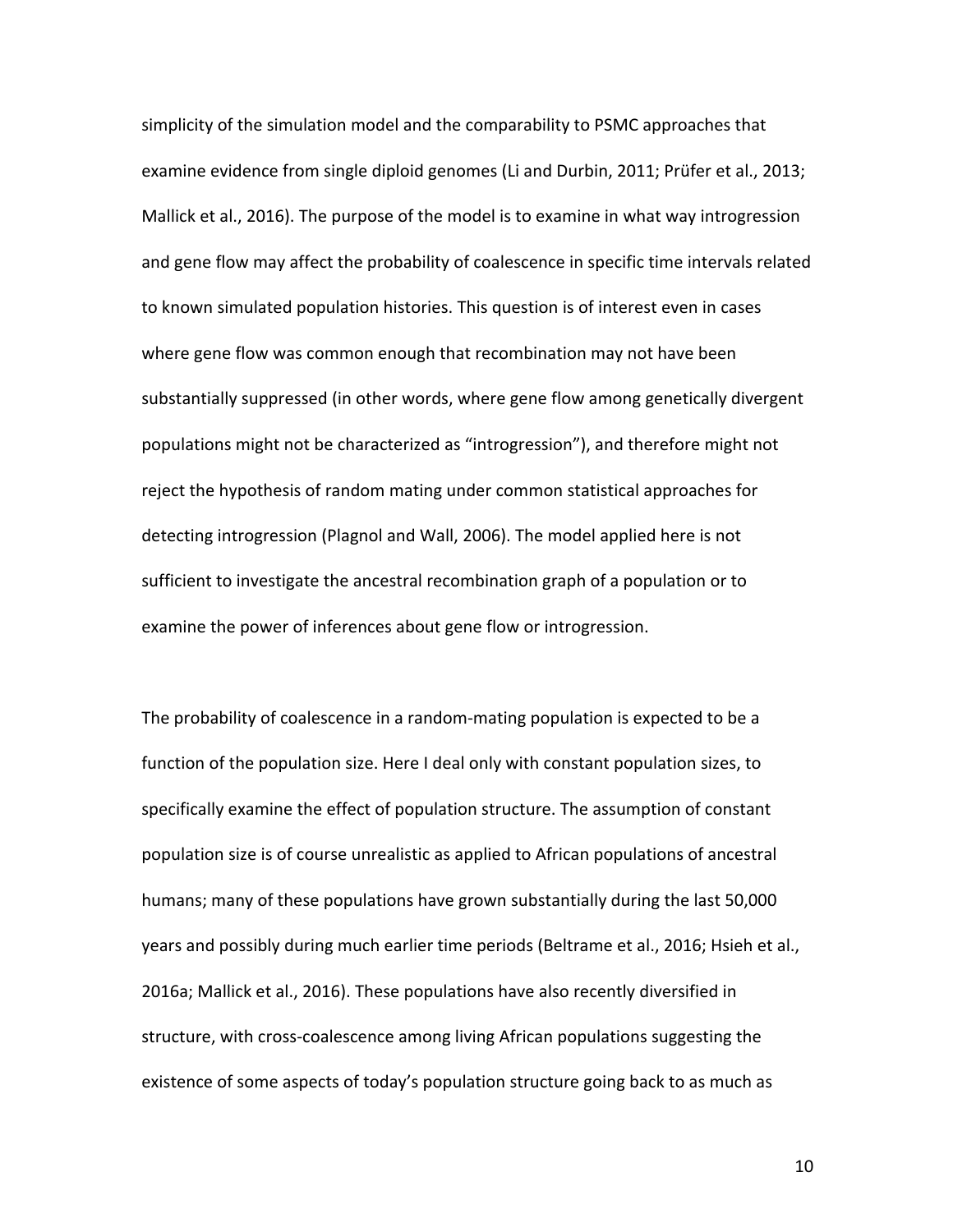200,000 years (Mallick et al., 2016). Recent population expansions would have reduced the probability of coalescence during the last interval of African population evolution, but aside from increasing the proportion of loci that coalesce prior to these expansions, these recent events would not change the relative probabilities of coalescence before any proposed archaic introgression. The issue of structure versus size as influences on the probability of coalescence is taken up in the Discussion.

**Population model.** The population model is illustrated in Figure 2. In the model, a single Wright-Fisher population  $P_1$  of constant size is assumed to have existed from an indefinite time in the past up to the present day. At time  $T_0$ , this population instantaneously gave rise to a second population  $P_2$ . In each generation from  $T_0$  up to a second time,  $T_i$ , a proportion  $m$  of alleles in each population transferred to the other population, a symmetric island model of migration. At  $T_i$ , a fraction  $q$  of the alleles in  $P_1$ are derived by introgression from  $P_2$ . The model assumes this introgression did not change the population size of  $P_1$ , which is unrealistic but not too poor for small q. Time is scaled in terms of 2*N* generations, where *N* is the population size of  $P_1$  (which equals the population size of  $P_2$ ). This is a similar model to that considered by Plagnol and Wall (2006) and later authors (Hammer et al., 2011; Hsieh et al., 2016b), with the differences that it does not incorporate any recent population expansions and it adds the possibility of migration between the genetically diverged populations prior to the time of introgression, instead of assuming complete reproductive isolation.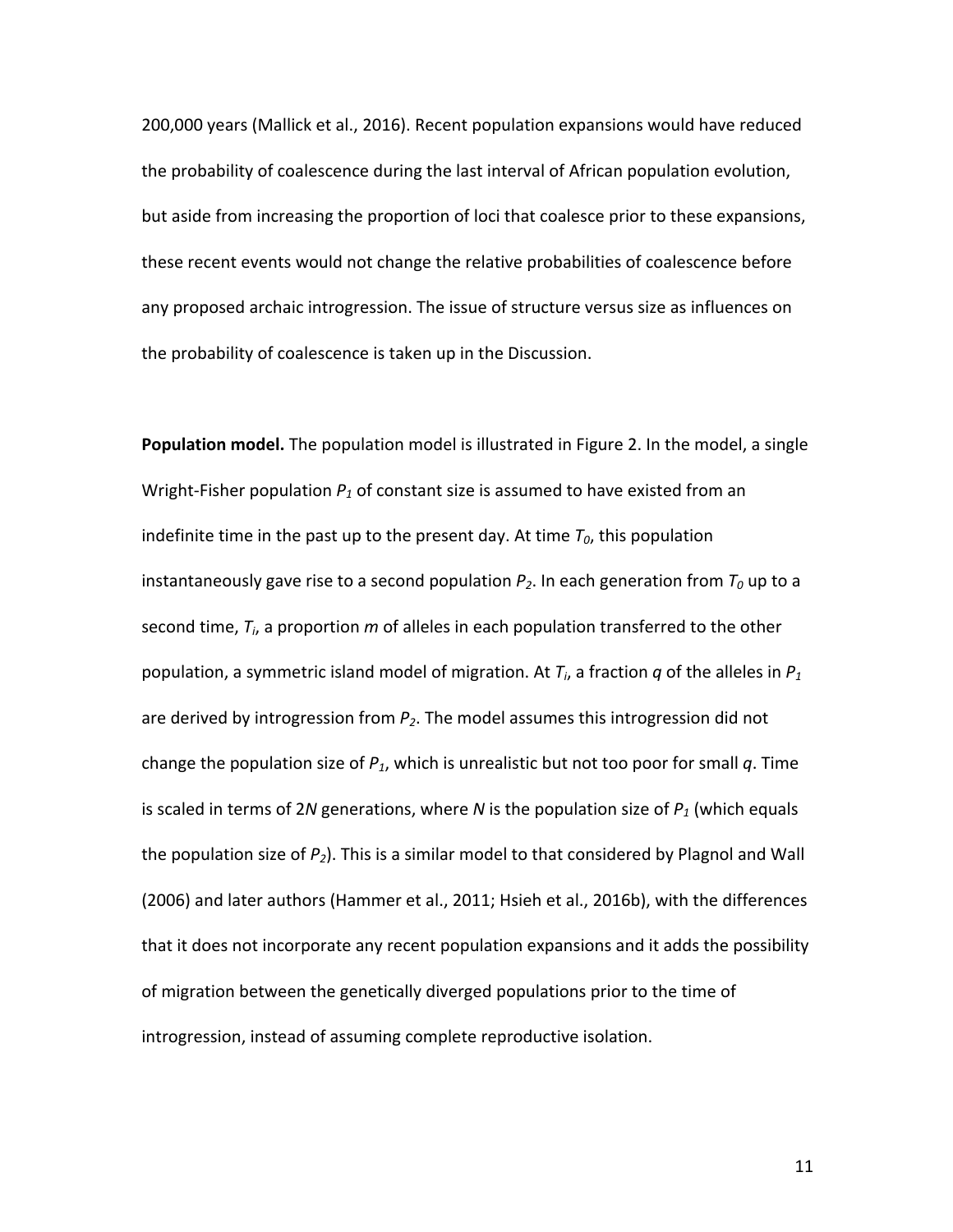The model was implemented on Mathematica version 11.0, using the coalescent probabilities for a two-allele case with migration as described by Hudson (1990). The two alleles have a probability 1/2*N* of coalescing in each generation that they are in the same population, each has a probability *q* of transferring to  $P_2$  at time  $T_i$ , each has a probability  $m$  of transferring from its population into the other population between  $T_0$ and  $T_l$ , and any allele in  $P_2$  at  $T_0$  will transfer to  $P_1$ . Source code is available from Figshare. Each parameter was allowed to vary over a range of values in simulations. For each combination of parameter values, 50,000 genealogies were obtained, and the coalescence time (TMRCA) for the two alleles was recorded, in generations scaled to a factor of 2*N*. While the probability of coalescence within a single population is given by 2*N*, in the population model there are time increments where the effective probability of coalescence is less because of population structure. The effective probability of coalescence in a given time increment in the population model can be estimated as the ratio of the observed number of coalescence events in the time interval  $(c_i)$  relative to all genealogies that coalesce in this and earlier time intervals ( $\sum_{j=i}^{\infty} c_j$ ). The effective population size in this time increment is then the reciprocal of the effective probability of coalescence.

**Mutation.** Genetic differences between alleles sampled in diploid humans reflect not only the genealogy of the alleles (modeled by the coalescent) but also the random process of mutation. Because mutations are rare events, the mutational process exerts substantial "noise" upon any attempt to estimate the TMRCA of a given locus. Sharp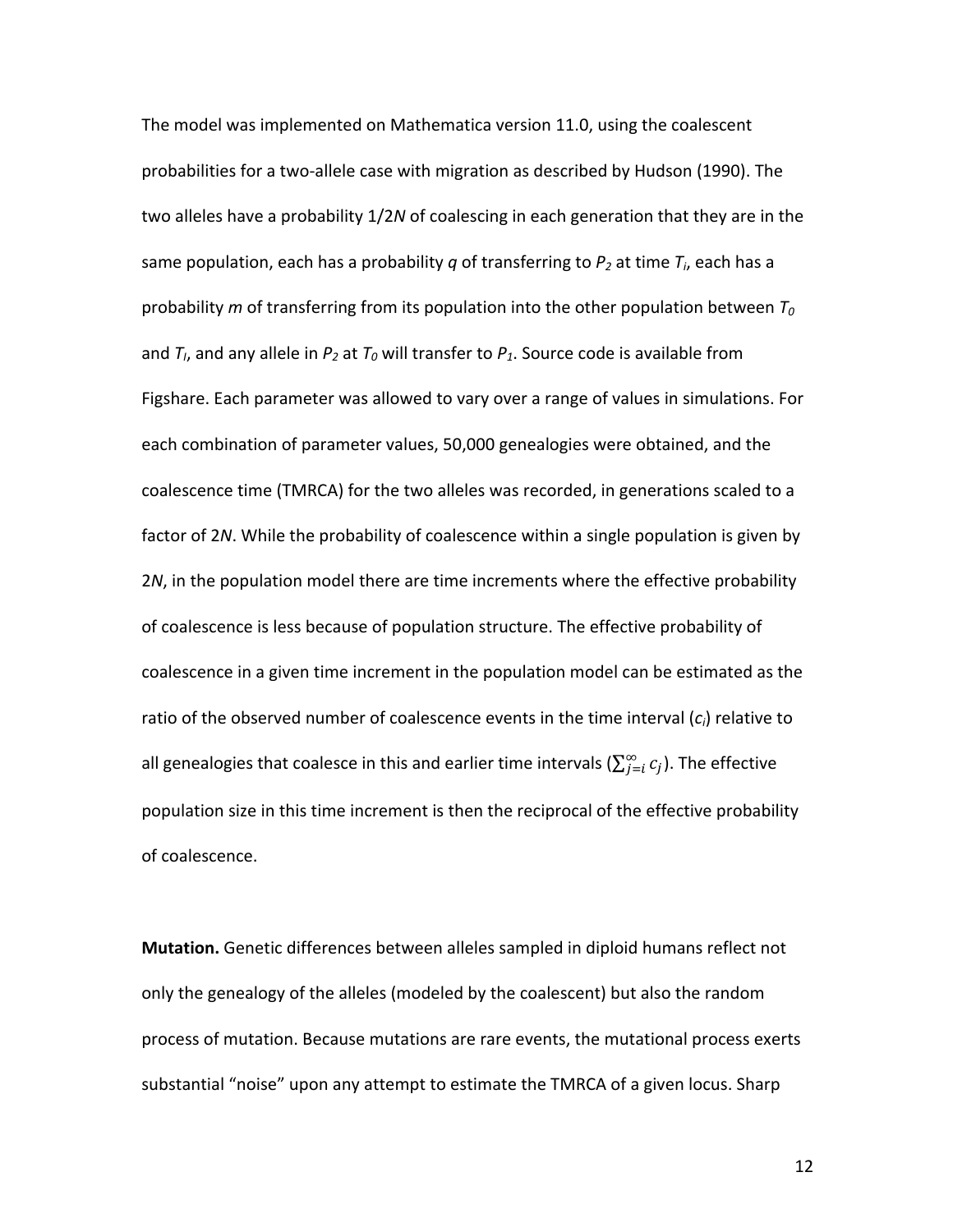changes in the probability of coalescence will likely appear to be smeared across a relatively long period of time (Li and Durbin, 2011), and slight or short-term fluctuations might not be evident by examining the distribution of mutations. To examine the effects of the mutation process on the apparent TMRCA distribution, neutral mutations were added to the genealogies in a selected number of simulations. Under a constant rate of random neutral mutations, the expected number of mutations separating two alleles,  $E(H)$ , is a product of the neutral rate of mutations per site per generation,  $mu$ , the length of the locus in nucleotides, *L*, and 2 times the TMRCA in generations. In these simulations, the number of mutations for a given genealogy was modeled as a Poissondistributed random variable with mean  $E(H)$ . The mutation rate,  $mu$ , was assumed to equal 3.5 times 10<sup>-8</sup> per site per generation, and the length of each sampled locus was assumed to be 50,000 base pairs. Across 50,000 replicates, this roughly approximates the total length of a human genome.

## **Results**

A population model with introgression or migration between genetically divergent ancestral populations affects the distribution of TMRCA between two alleles by suppressing the effective probability of coalescence in the period when alleles may be resident in different genetically divergent populations. Figure 3 shows the TMRCA distribution in a population history with no introgression or migration, in which the effective probability of coalescence (Figure 3a) and the inferred effective population size (Figure 3b) are constant over time, with fluctuation only due to sampling. By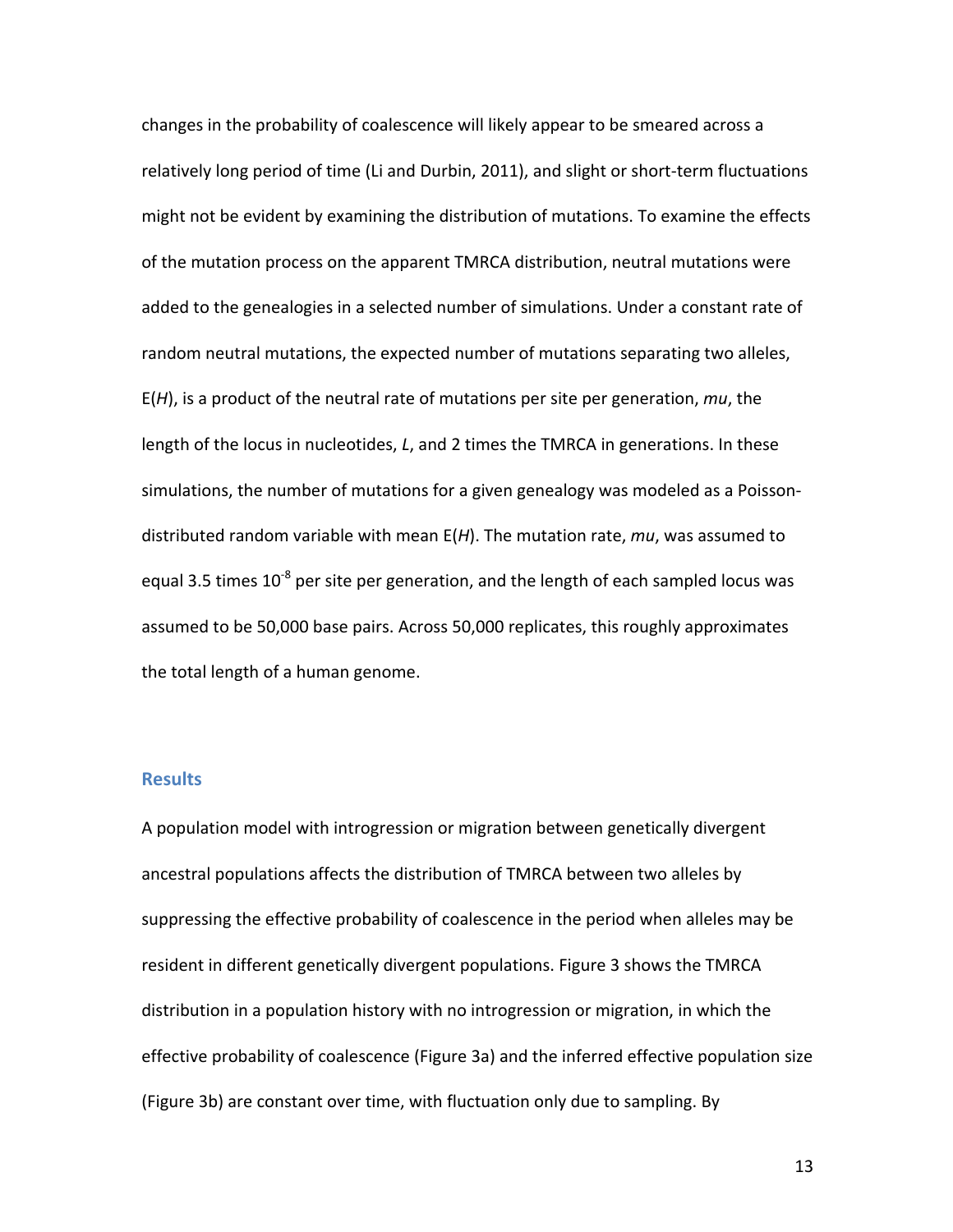comparison, a population history with introgression shows a sharp discontinuity in the effective probability of coalescence (Figure 3c) and inferred effective population size (Figure 3d) at the time of initial divergence of the genetically divergent ancestral populations. 

Adding mutations to the genealogies results in a substantial smoothing of the history of inferred effective population size. Figure 4 contrasts the inferred effective population size based upon the distribution of TMRCA from the coalescent (Figure 4a) with the inferred effective population size as estimated based on pairwise mutational differences between simulated 50-kb segments (Figure 4b). The sharp change in the effective probability of coalescence produced by the population model is smoothed substantially into a wave when mutations are added. Without modeling recombination, these results are not formally compatible with the history of effective population size for human genomes as inferred by PSMC. But the "wave" appearance of the population history as inferred from independent simulated loci is very similar in form to the wave that appears in PSMC-generated human population histories.

The results show very little difference when comparing sudden introgression versus slow, long-term gene flow. Both these processes result in a wave of similar form in the inferred history of effective population size (Figure 5). The key feature of the data in both cases is the initial divergence of populations at  $T_0$  in the model. The transition from a random-mating ancestral population to two partially isolated populations separates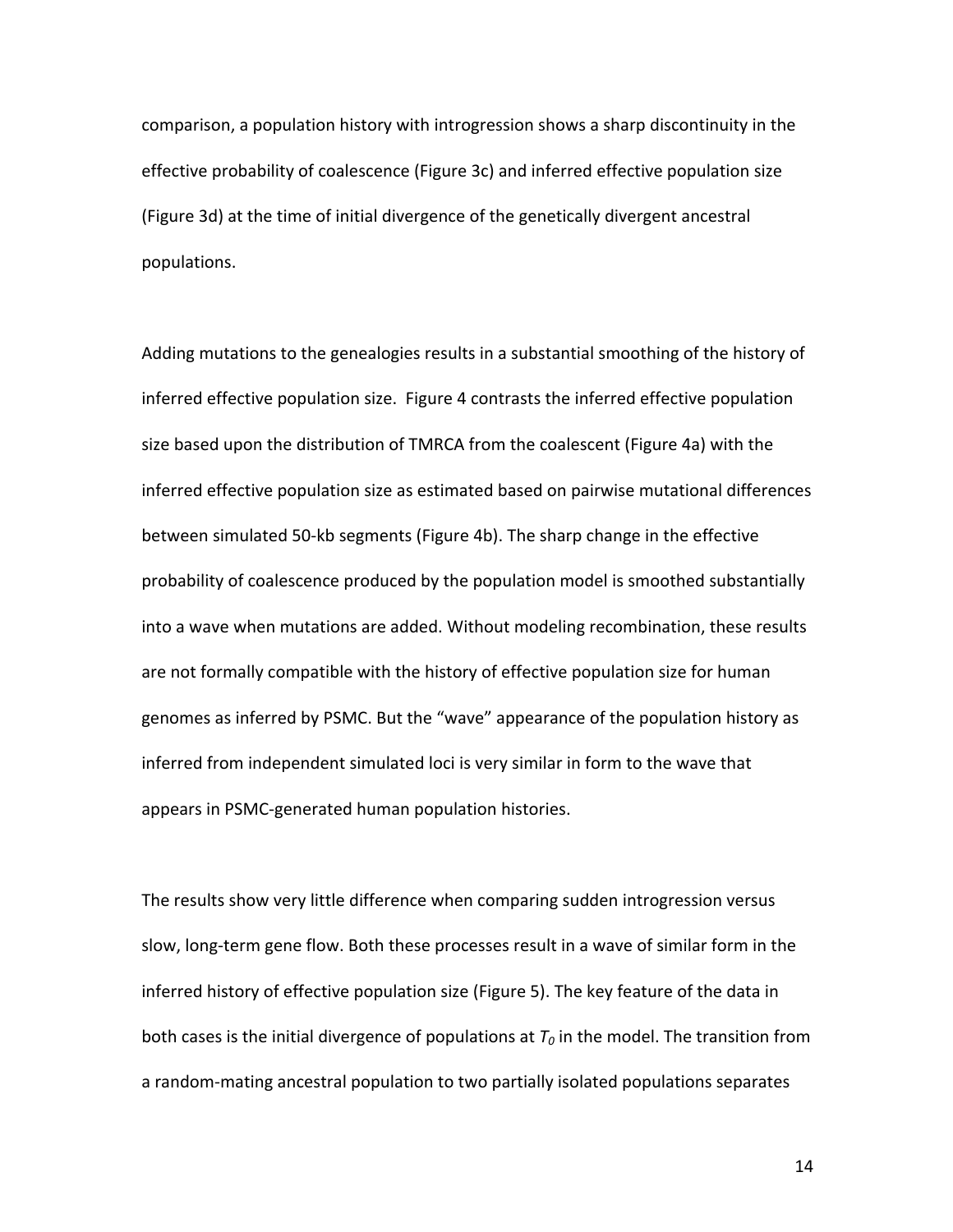two intervals with respectively high and low probabilities of coalescence, and the sharp transition is smoothed by adding mutations to the resulting genealogies. Whether subsequent migration between the populations is sudden or continuous, it has broadly similar results on the inferred history of effective population size.

The amount of introgression or gene flow from the genetically divergent ancestral population  $(P_2)$  in the population model considered here) determines the height of the wave of inferred effective population size. Figure 6 demonstrates the effect of different levels of introgression on the inferred population history. Human data are consistent with a 1.5 to 3-fold change in effective population size from the trough to the crest of the wave. This level of change in population size would require a rather large contribution of the genetically divergent ancestral population, for example, a level of introgression of 10% at 50,000 years ago combined with 0.2 migrants per generation  $(=$  $2Nm$ ) between  $T_0$  and  $T_i$  in the model. Alternatively, it is possible that populations involving introgression from multiple genetically divergent ancestors might explain the height of the wave in inferred effective population size.

The time intervals affected by the wave of effective population size are determined by the time  $T_0$  in the population model considered here. Figure 7 shows the effect of this time of population divergence upon the wave, with successively older times of divergence giving rise to both older waves and waves of greater amplitude, all other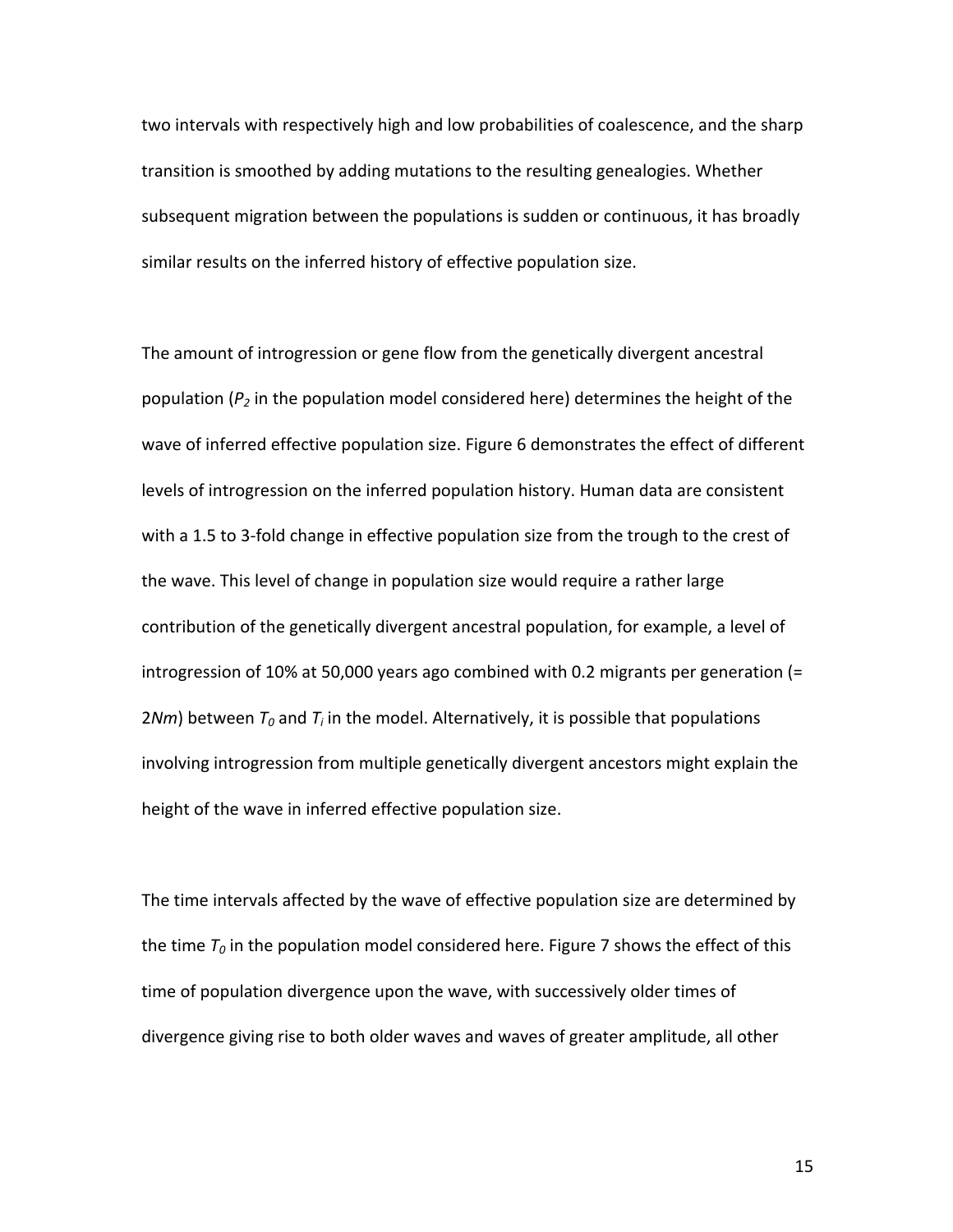parameters being held constant. Evidence of introgression from populations that diverged earlier in time is stronger than for populations that diverged more recently.

The time scale in all figures here is expressed in terms of 2N generations. If this scale were translated into terms of human population history, under the assumption that humans have a long-term  $N = 10,000$  and a generation length of 25 years, then a value of "1" on the time axis of each chart would be equivalent to 500,000 years ago (=20,000 generations), "2" would be equivalent to 1 million years ago, and "5" at the rightmost side of each graph is equivalent to 2.5 million years ago. Based on this relationship, it is possible to find the best-fit value of  $T_0$  in comparison with published inferences of human effective population size history. One such population history is illustrated in Figure 7b. Again, under the assumption that  $N = 10^4$  in the ancestral African population, introgression or gene flow from a genetically divergent ancestral population that diverged between 400,000 and 800,000 years ago would provide an acceptable match to PSMC inferences of human effective population size.

Human effective population histories inferred by PSMC and other approaches consistently show a larger effective population size in periods earlier than a million years ago. The models considered here do not consistently produce this aspect of published inferences of prehistoric human effective sizes. There are instances in which the inferred effective population size does appear higher in the earliest phases of the population history, for example, Figure 5b and Figure 6c. These are deviations from the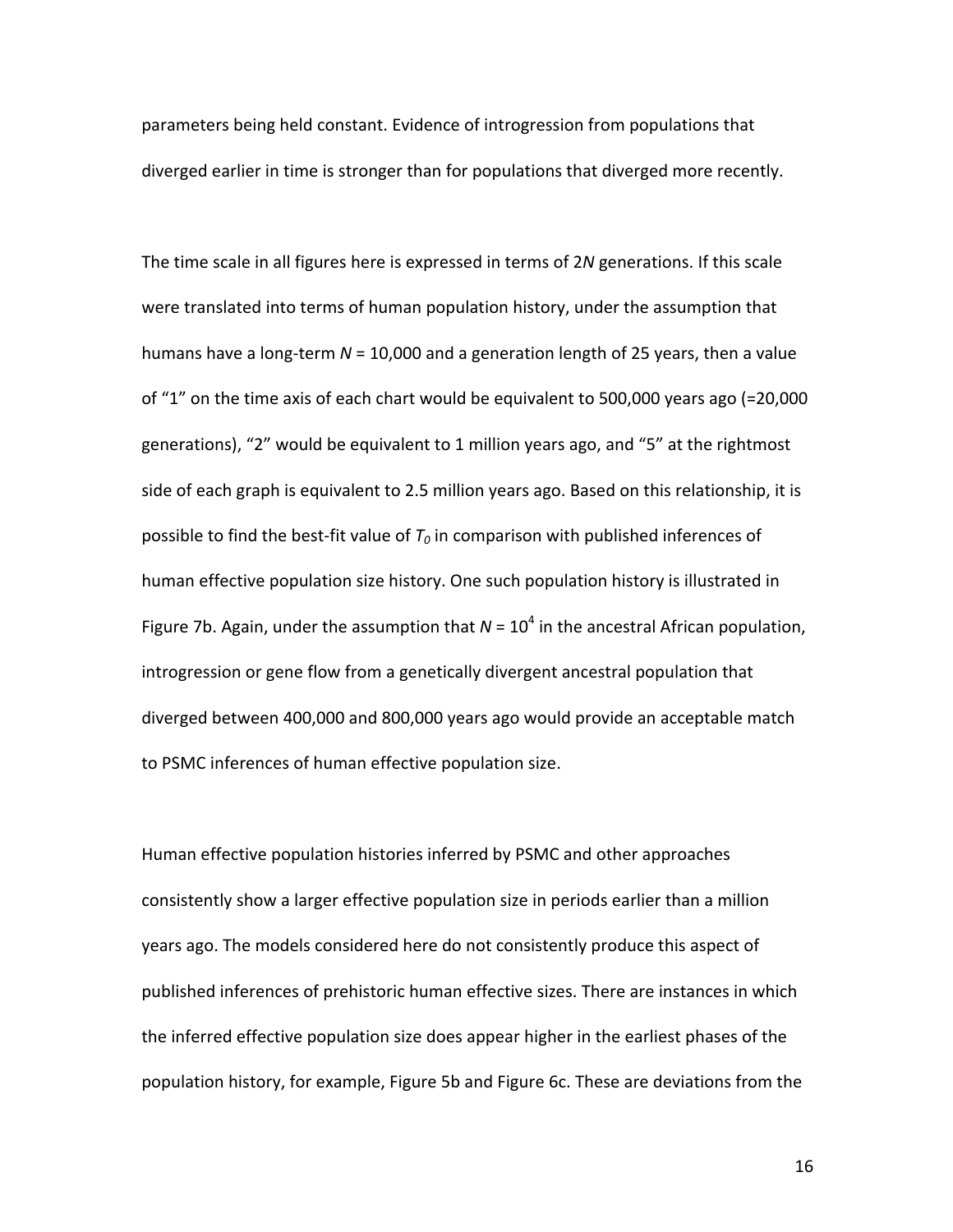expectation that the effective size will be 2N prior to the divergence of genetically differentiated populations at  $T_0$ , which can be explained by random fluctuations among the small sample of genealogies that have TMRCA earlier than around 3N generations. However, even such examples do not really appear to match the consistently larger effective size inferred for human populations prior to a million years ago.

### **Discussion**

Human populations had varied histories in the last 100,000 years, but in time intervals prior to 100,000 years ago, PSMC has generated very similar inferred histories of effective population size for different present-day populations. The results of this study suggest that some aspects of this consistent inferred population history can be explained by gene flow or introgression from genetically divergent ancestral populations. The wave of human population history during the period between 100,000 and 1 million years ago is best matched by introgression or gene flow from populations that diverged between 500,000 and 1 million years ago. This is a similar range of values as obtained by approaches that use other aspects of human genetic data to infer a history of introgression, not only in the ancestry of non-African populations (Sankararaman et al., 2014; Vernot and Akey et al., 2015), but in the ancestry of today's African populations (Plagnol and Wall, 2006; Hammer et al., 2011; Lachance et al., 2012; Hsieh et al., 2016b).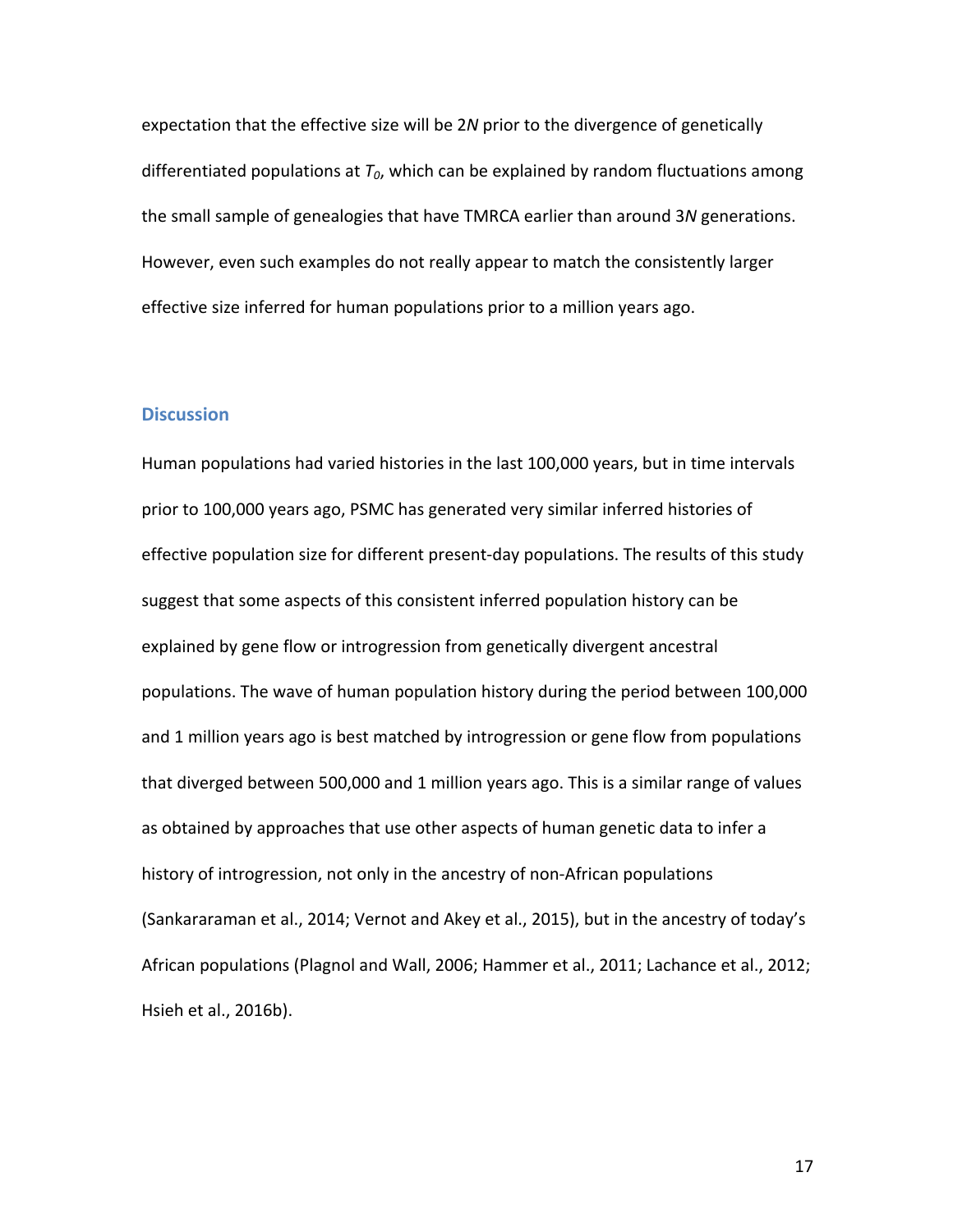It is notable in the results that a very small fraction of introgression (on the order of 5% or less, Figure 4b, 6b and 6c) still gives rise to a pronounced wave in the inferred history of effective population size. Likewise, a very small amount of long-term gene flow also gives rise to a pronounced wave. Figure 5a, with  $2Nm = 0.2$ , uses a rate of gene flow less than one-twentieth the rate compatible with the current  $F_{ST}$  of human global populations. How can a small fraction of introgression or gene flow have such a large effect on inferred ancestral effective population sizes? This may seem paradoxical considering that small amounts of introgression have a very small effect on genomewide heterozygosity, which is the primary evidence for long-term effective population size. Introgression from Neandertals, for example, has not greatly increased the heterozygosity of non-African populations despite the great genetic divergence between Neandertal and modern genomes. But PSMC approaches go well beyond genome-wide heterozygosity to examine the distribution of heterozygosity across regions of the genome. It thus draws upon higher moments of a complex distribution, which is affected by gene flow and introgression in complex ways. Introgression may slightly decrease or increase the fraction of genetic loci that occur in a narrow window of heterozygosity values, when under neutrality only a small fraction of loci occur in that window to begin with. Hence, introgression or gene flow may have an outsized effect on the inference of effective population size for the time intervals that correspond to these differences.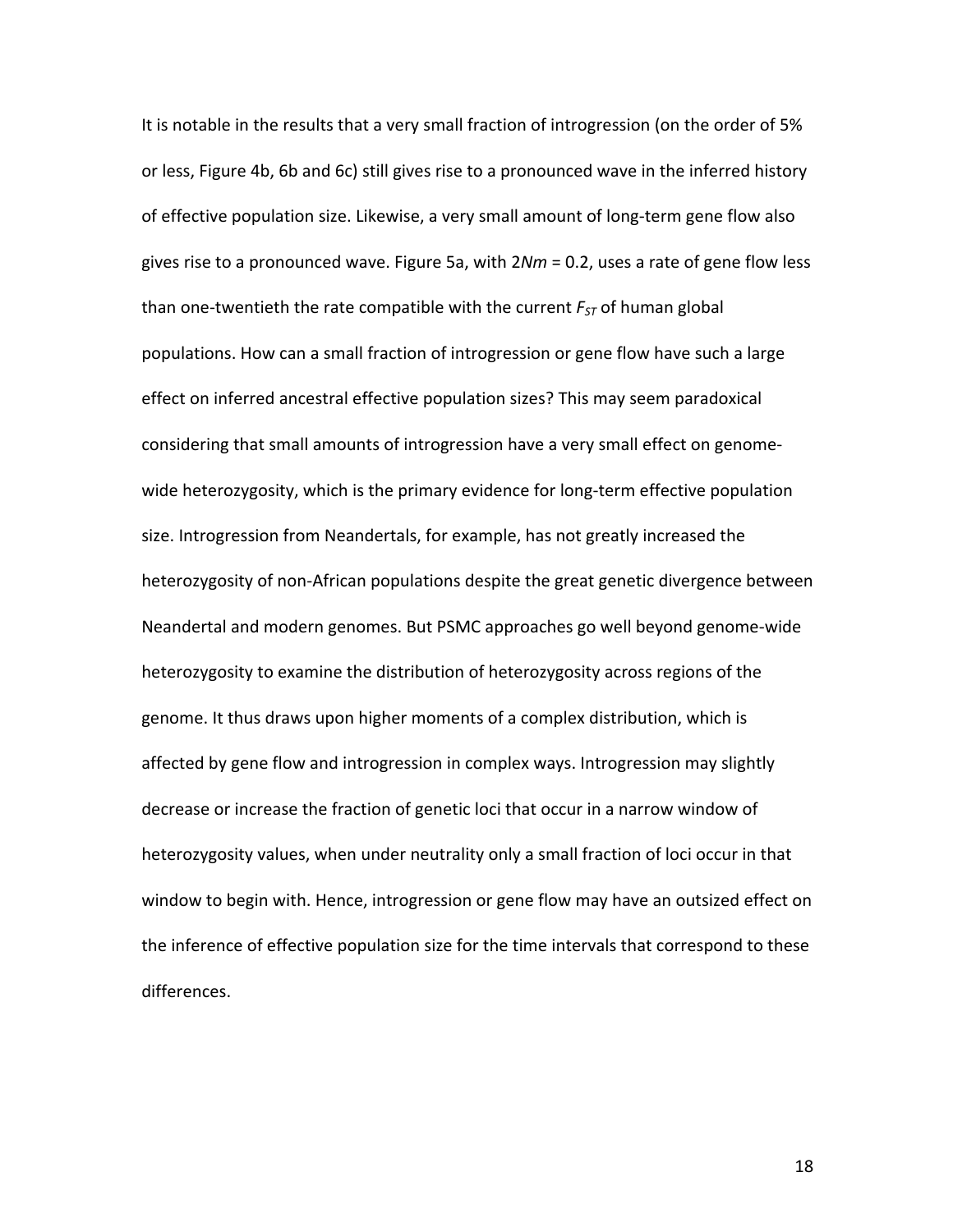Nothing about these results is inconsistent with the hypothesis that some large changes in actual population size may have occurred in the distant ancestry of human populations, irrespective of introgression or gene flow. In fact, under the population model considered here, the effective population size of the ancestral population *as a* whole is indeed larger during the time that ancestral lineages may exist within the genetically divergent second population. The inference of a larger effective size is accurate, it is simply explained by the presence of a ghost population. Ghost populations that are sources of introgression or gene flow are also ancestors of living human populations. The central point is that both population size and structure affect the relevant aspects of genetic variation, which means we cannot make progress understanding one demographic phenomenon without also considering the other.

PSMC examination of Neandertal and Denisovan genomes shows that their ancestral populations underwent a very different population history from the African ancestors of living human populations after they diverged (Prüfer et al., 2013). On the other hand, for the time intervals prior to the divergence of these archaic human populations, their inferred history of effective population size was congruent with the inferred history of living human populations (Figure 1b). The time that these histories come into congruence likely reflects the time of genetic divergence of these populations; it also approximates the minimum point in the wave of inferred human effective population size history. It is a good hypothesis that this minimum point in fact corresponds to the time immediately before the divergence of Neandertal and Denisovan from African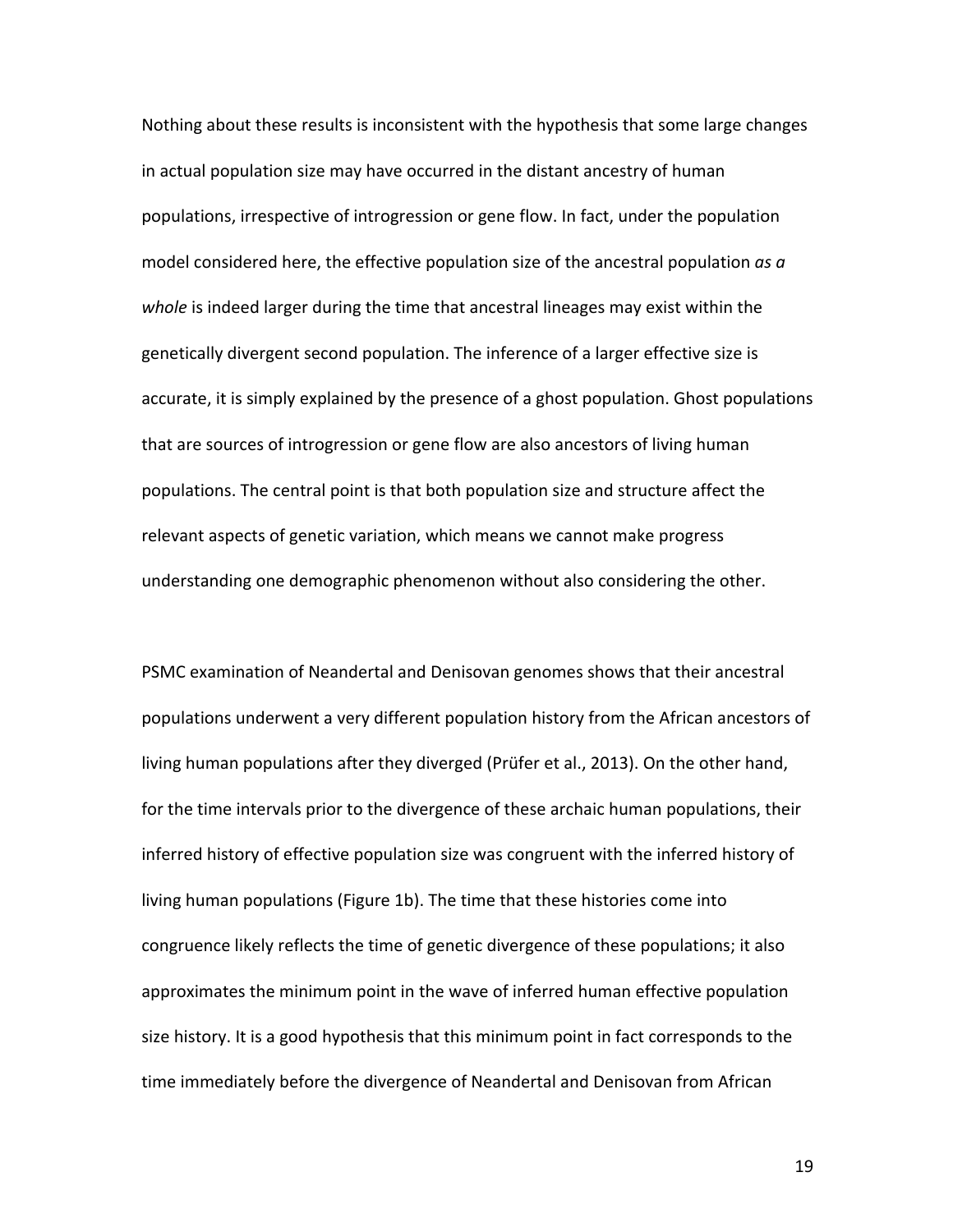human populations, when the probability of coalescence was highest between introgressed alleles in living non-Africans and the alleles that had been resident in the African ancestors of living non-Africans. In this case, the later part of the wave, representing higher inferred effective population size in human ancestral populations, is what may be explained by introgression or gene flow with genetically divergent archaic human groups. For present-day populations of non-Africans, this introgression came in part from Neandertals. Inside Africa, it may have been from other archaic human groups, with approximately the same inferred divergence date as Neandertals, as suggested by Lachance et al. (2012).

However, there are reasons to be skeptical of this scenario. The Neandertals and Denisovans share a common stem population, so the fact that they both have a similar history of divergence from the African ancestors of modern humans is not a chance coincidence. But it would be remarkable if one or more African archaic human populations mirrored precisely the same population history. Many different genetically divergent source populations for introgression may have existed within Africa, from archaic human populations as represented by the Kabwe, Florisbad, or Iwo Eleru crania, to "near-modern" human populations that nonetheless were strongly morphologically variable (reviewed by Stringer, 2016; Bräuer, 2008), possibly to highly-divergent hominin populations such as *Homo naledi* (Berger et al., 2015). Yet with all these candidates as possible sources for introgression, living populations in Africa have almost the same inferred history of effective population size as non-Africans across the period that these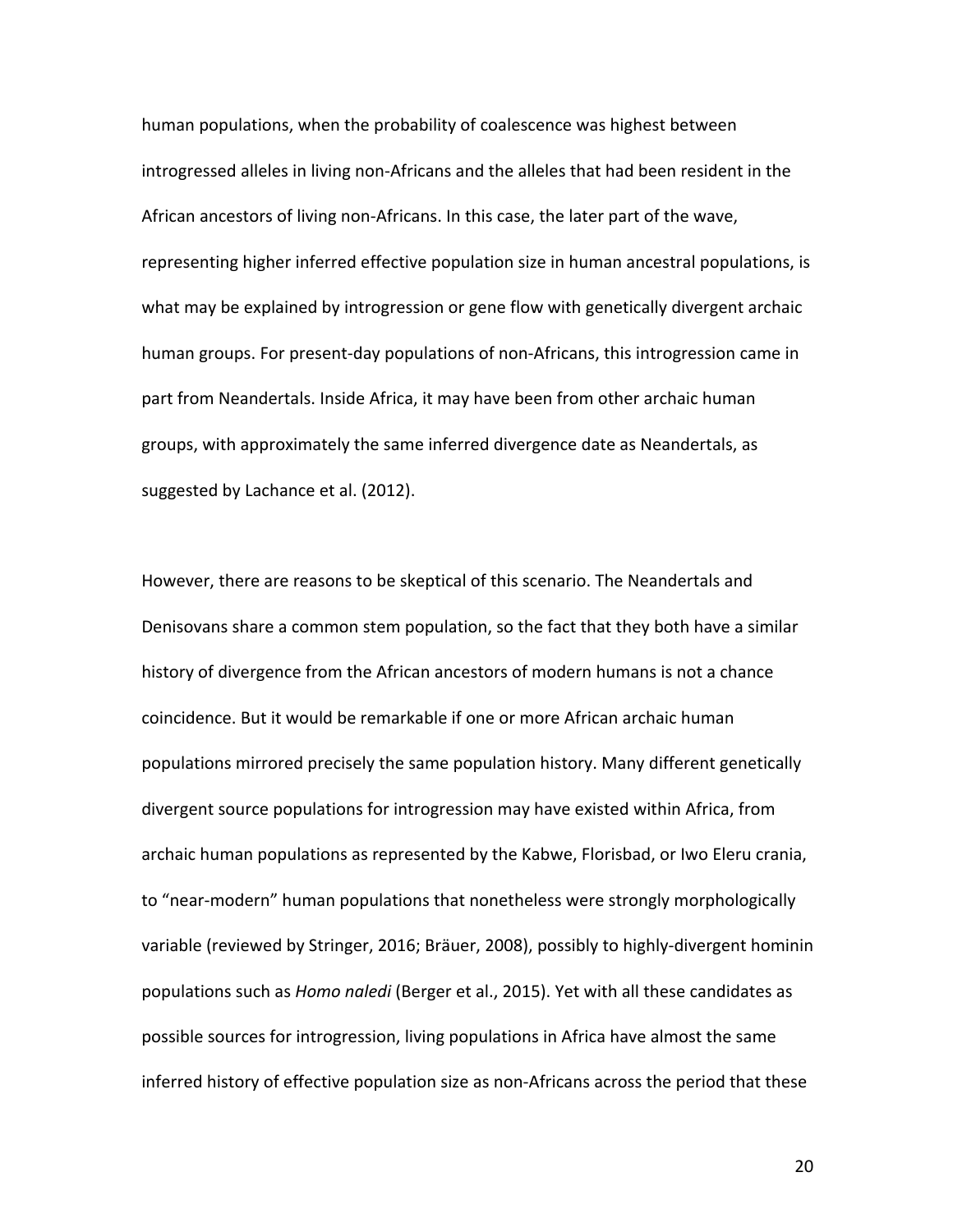source populations diverged from each other. The similarity of inferred population histories for these different living groups of humans with different histories of introgression deserves more critical examination.

Likewise deserving of investigation is the inference of larger effective population size of human ancestral populations prior to 1 million years ago (Figure 1). The results from PSMC that point to a larger effective size in these distant ancestors are paralleled by approaches using rare insertion polymorphisms (Huff et al., 2010), suggesting a real phenomenon. It may be that this larger effective size reflects different population dynamics in the distant ancestors of humans, as may also be present in great ape species like chimpanzees, gorillas, and orangutans, which each have larger inferred effective population sizes than humans. Such dynamics may include introgression from genetically divergent populations of earlier hominins prior to 1 million years ago. This kind of introgression has already been documented for the Denisova 3 genome (Meyer et al., 2012; Prüfer et al., 2013). A number of morphologically diverse hominin populations inhabited Africa prior to 1 million years ago, and hybridization and introgression among them may have been an important part of the evolution of the genus *Homo*. This relatively remote interval of human population history is represented by only a small fraction of genetic loci across the genome, but may illuminate a key time in the origin of humans.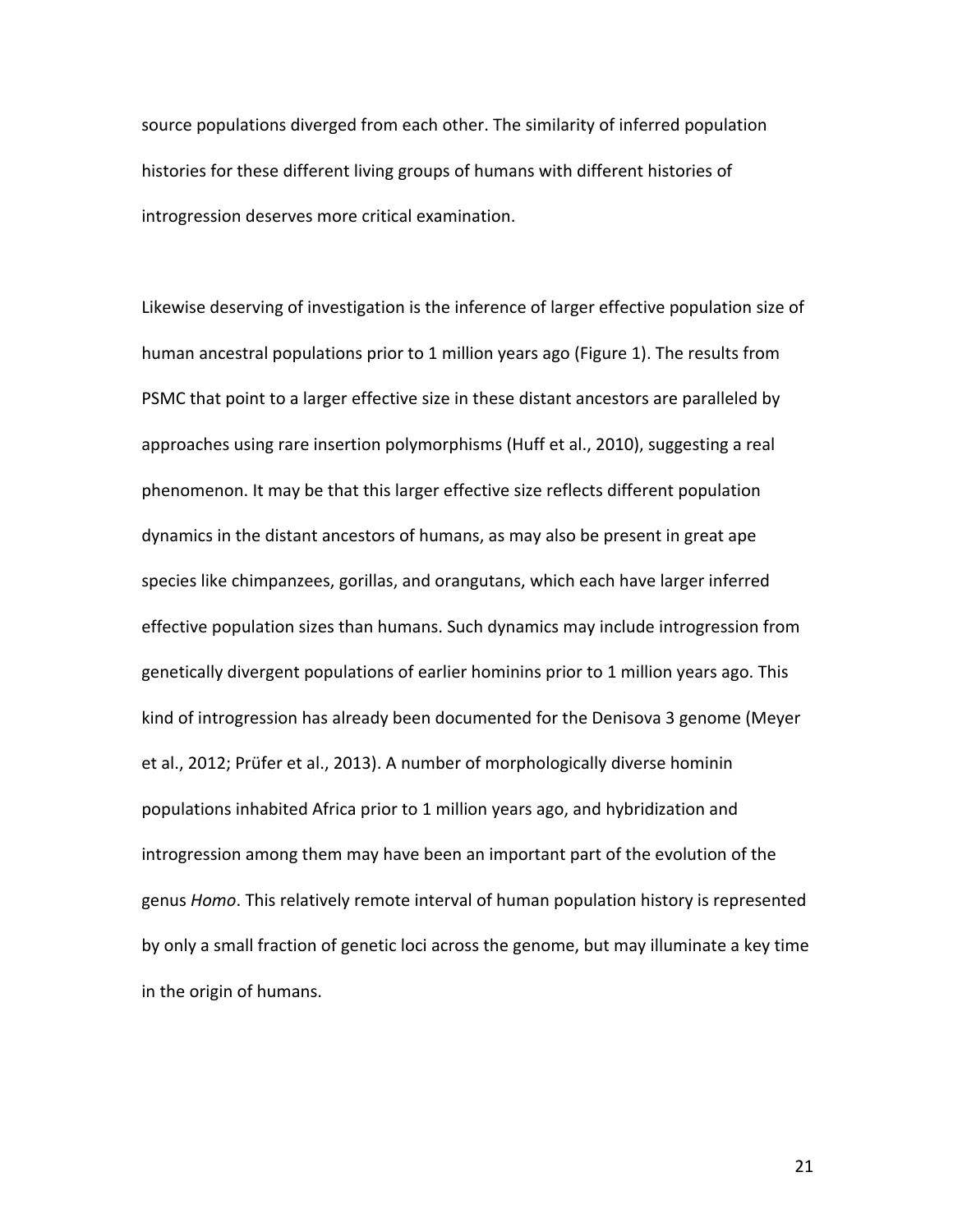The discovery that introgression has contributed substantial variation into modern human populations has had great significance for the understanding of human variation (Hawks, 2013; Vattathil and Akey, 2015; Racimo et al., 2015). There is a growing recognition that this process of introgression or gene flow from genetically divergent ancestral populations played a role in the emergence of modern human populations in Africa (Beltrame et al., 2016; Ackermann et al., 2016). Considering that introgression or gene flow were widespread during human origins, the ancient divergence between archaic and modern human populations that interacted with each other may be one of the strongest influences on genetic diversity in humans today. The current study suggests that the effective population size inferred for particular intervals of time in the past is strongly influenced by the history of introgression or gene flow, even when the proportion of genetic variation derived from such introgression amounts only to a few percent of the ancestry of present-day people. This genetic contribution is very likely to have given rise to adaptive genetic variants that were valuable for modern human populations (Hawks and Cochran, 2006; Hawks et al., 2008; Vattathil and Akey, 2015; Ackermann et al., 2016). To the extent that such introgression or gene flow may also have occurred in earlier phases of human evolution, it was likely one of the key factors contributing to the success of human ancestors.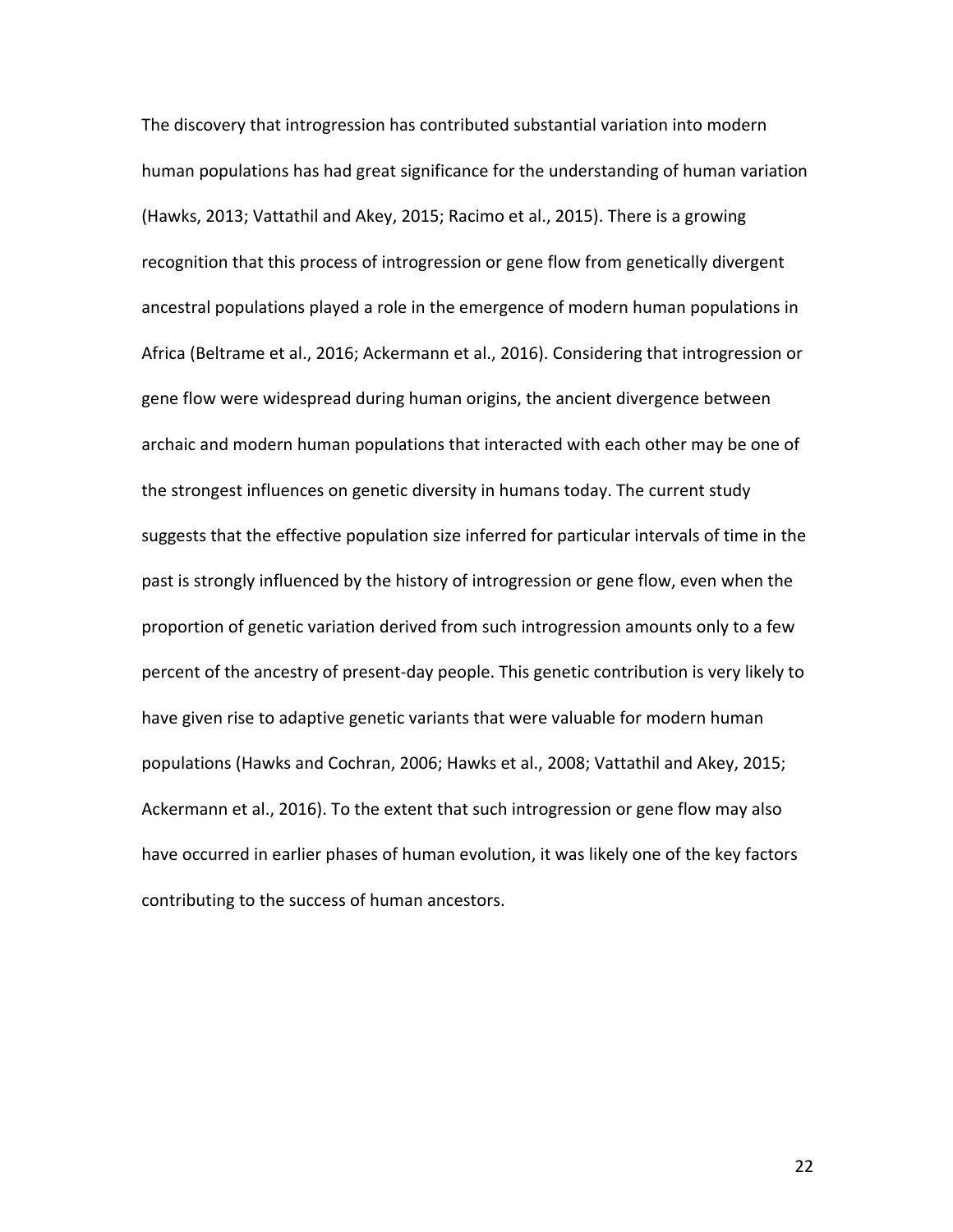#### **References**

- Ackermann, R.R., Mackay, A. and Arnold, M.L., 2016. The Hybrid Origin of "Modern" Humans. *Evol. Biol.*, *43*:1-11.
- Beltrame, M.H., Rubel, M.A. and Tishkoff, S.A., 2016. Inferences of African evolutionary history from genomic data. *Current Opinion in Genetics & Development*, 41:159-166.
- Berger, L.R., Hawks, J., de Ruiter, D.J., et al. 2015. *Homo naledi*, a new species of the genus *Homo* from the Dinaledi Chamber, South Africa. *Elife*, 4:e09560.
- Bräuer, G., 2008. The origin of modern anatomy: by speciation or intraspecific evolution? *Evol. Anthropol. 17*:22-37.
- Currat, M. and Excoffier, L., 2011. Strong reproductive isolation between humans and Neanderthals inferred from observed patterns of introgression. Proc. Nat. Acad. *Sci. U.S.A. 108*:15129-15134.
- Evans, P.D., Mekel-Bobrov, N., Vallender, E.J., et al. 2006. Evidence that the adaptive allele of the brain size gene microcephalin introgressed into *Homo sapiens* from an archaic *Homo* lineage. *Proc. Nat. Acad. Sci. U.S.A.*, *103*:18178-18183.
- Fu, Q., Hajdinjak, M., Moldovan, O.T., et al. 2015. An early modern human from Romania with a recent Neanderthal ancestor. *Nature*, 524:216-219.
- Green, R.E., Krause, J., Briggs, A.W., et al. 2010. A draft sequence of the Neandertal genome. *Science*, *328*:710-722.
- Hammer, M.F., Woerner, A.E., Mendez, F.L., et al. 2011. Genetic evidence for archaic admixture in Africa. *Proc. Nat. Acad. Sci. U.S.A.*, 108:15123-15128.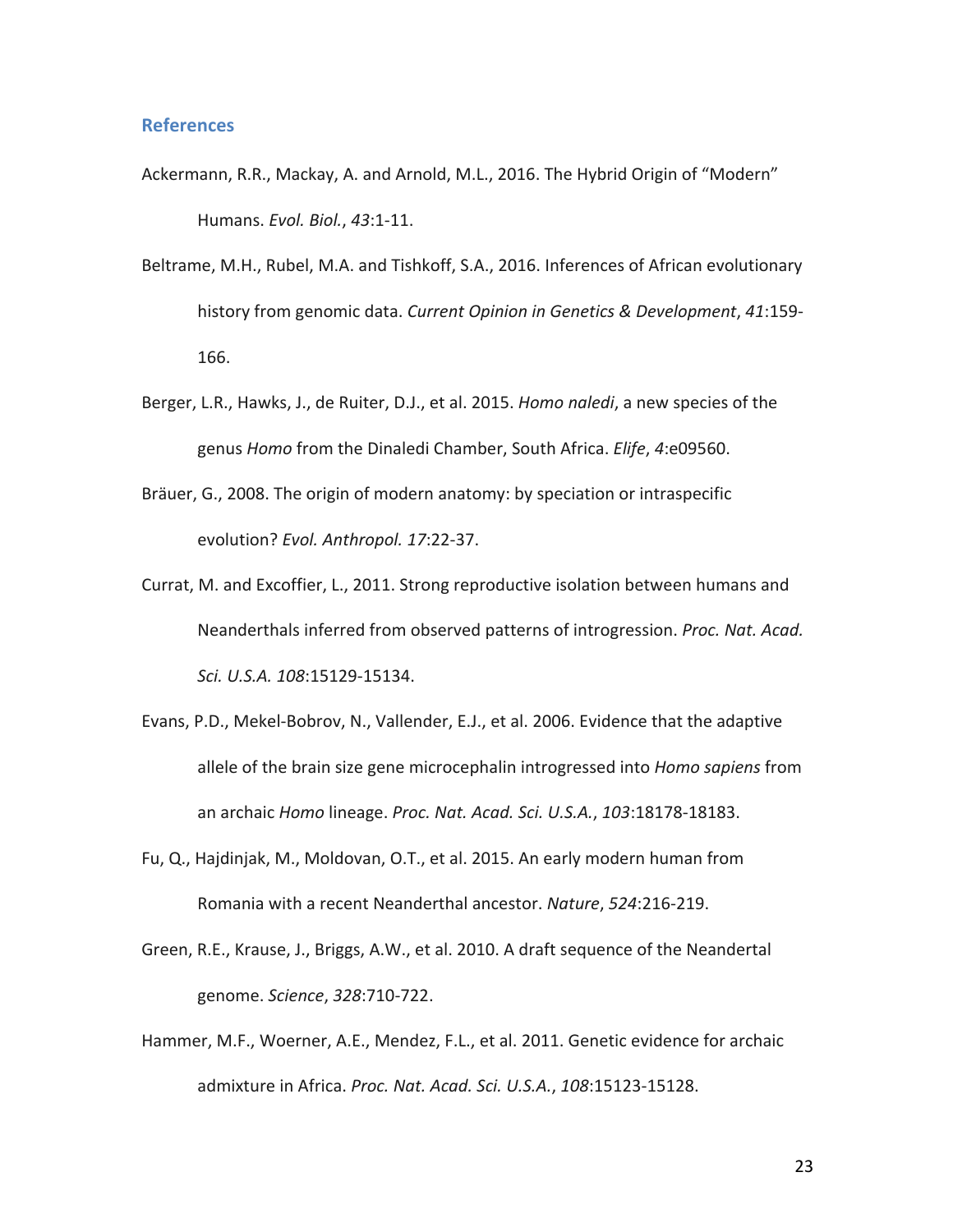- Hawks, J., 2008. From genes to numbers: effective population sizes in human evolution. In *Recent advances in palaeodemography* (pp. 9-30). Springer Netherlands.
- Hawks, J., 2013. Significance of Neandertal and Denisovan genomes in human evolution. *Ann. Rev. Anthropol.*, *42*:433-449.
- Hawks, J. and Cochran, G., 2006. Dynamics of adaptive introgression from archaic to modern humans. *PaleoAnthropology*, *2006*:101-115.
- Hawks, J., Cochran, G., Harpending, H.C. and Lahn, B.T., 2008. A genetic legacy from archaic *Homo*. *Trends Genet.*, *24*:19-23.
- Hsieh, P., Veeramah, K.R., Lachance, J., et al. 2016a. Whole-genome sequence analyses of Western Central African Pygmy hunter-gatherers reveal a complex demographic history and identify candidate genes under positive natural selection. *Genome Res.*, *26*:279-290.
- Hsieh, P., Woerner, A.E., Wall, J.D., et al. 2016b. Model-based analyses of wholegenome data reveal a complex evolutionary history involving archaic introgression in Central African Pygmies. *Genome Res.*, 26:291-300.
- Huff, C.D., Xing, J., Rogers, A.R., et al. 2010. Mobile elements reveal small population size in the ancient ancestors of *Homo sapiens*. *Proc. Nat. Acad. Sci. U.S.A.*, *107*:2147-2152.
- Lachance, J., Vernot, B., Elbers, C.C., et al. 2012. Evolutionary history and adaptation from high-coverage whole-genome sequences of diverse African huntergatherers. *Cell*, *150*:457-469.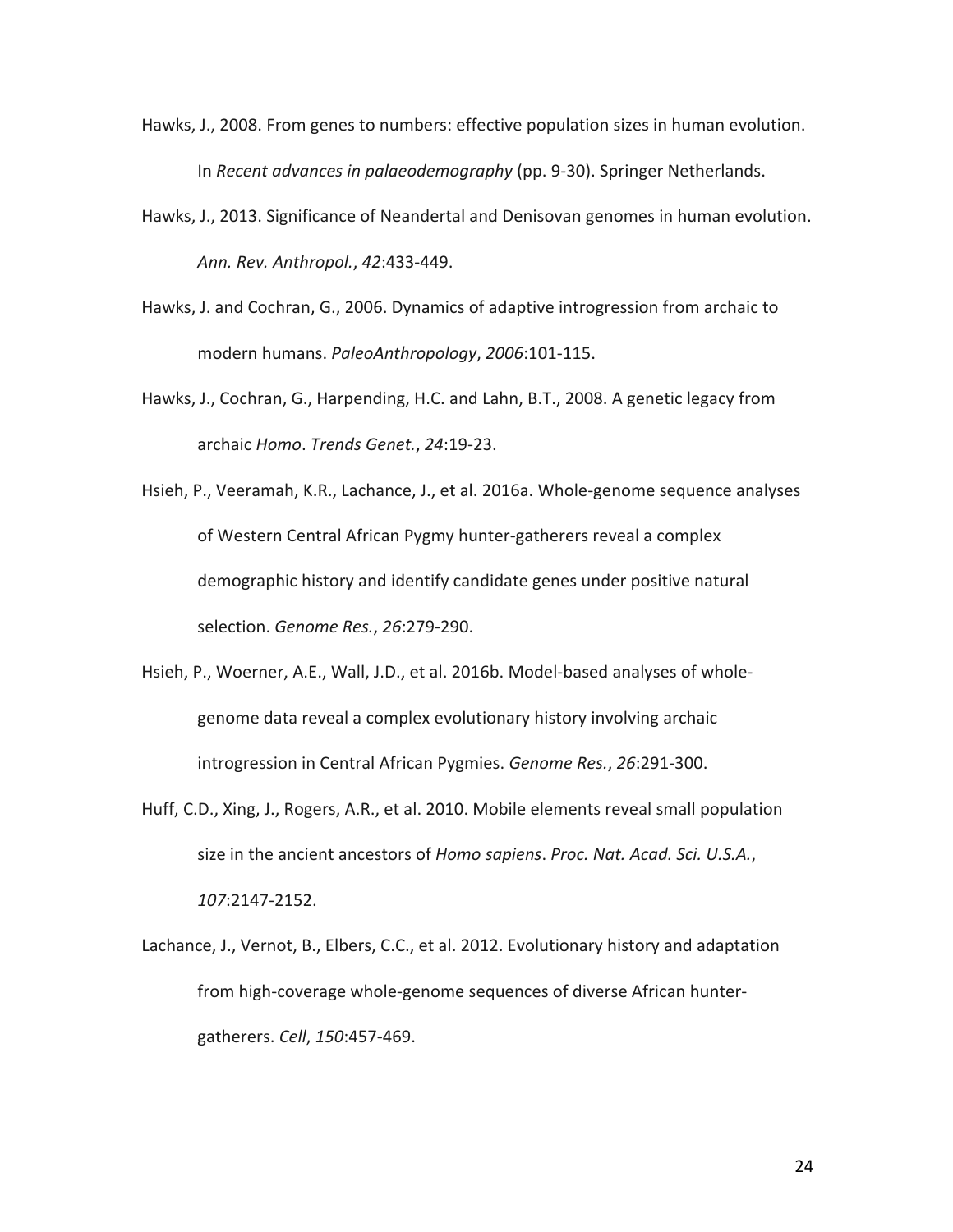- Li, H. and Durbin, R., 2011. Inference of human population history from individual whole-genome sequences. Nature, 475:493-496.
- Mallick, S., Li, H., Lipson, M., et al. 2016. The Simons Genome Diversity Project: 300 genomes from 142 diverse populations. *Nature*, 538:201-206.
- Meyer, M., Arsuaga, J.L., de Filippo, C., et al. 2016. Nuclear DNA sequences from the Middle Pleistocene Sima de los Huesos hominins. *Nature*, 531:504-507.
- Meyer, M., Kircher, M., Gansauge, M.T., et al. 2012. A high-coverage genome sequence from an archaic Denisovan individual. *Science*, 338:222-226.
- Plagnol, V. and Wall, J.D., 2006. Possible ancestral structure in human populations. *PLoS Genet.*, *2*:e105.
- Prüfer, K., Racimo, F., Patterson, N., et al. 2014. The complete genome sequence of a Neanderthal from the Altai Mountains. *Nature*, 505:43-49.
- Racimo, F., Sankararaman, S., Nielsen, R. et al. 2015. Evidence for archaic adaptive introgression in humans. Nat. Rev. Genet., 16:359-371.
- Reich, D., Green, R.E., Kircher, M., et al. 2010. Genetic history of an archaic hominin group from Denisova Cave in Siberia. *Nature*, 468:1053-1060.
- Reich, D., Patterson, N., Kircher, M., et al. 2011. Denisova admixture and the first modern human dispersals into Southeast Asia and Oceania. Am. J. Hum. Genet., *89*:516-528.
- Sankararaman, S., Mallick, S., Dannemann, M., et al. 2014. The genomic landscape of Neanderthal ancestry in present-day humans. *Nature*, 507:354-357.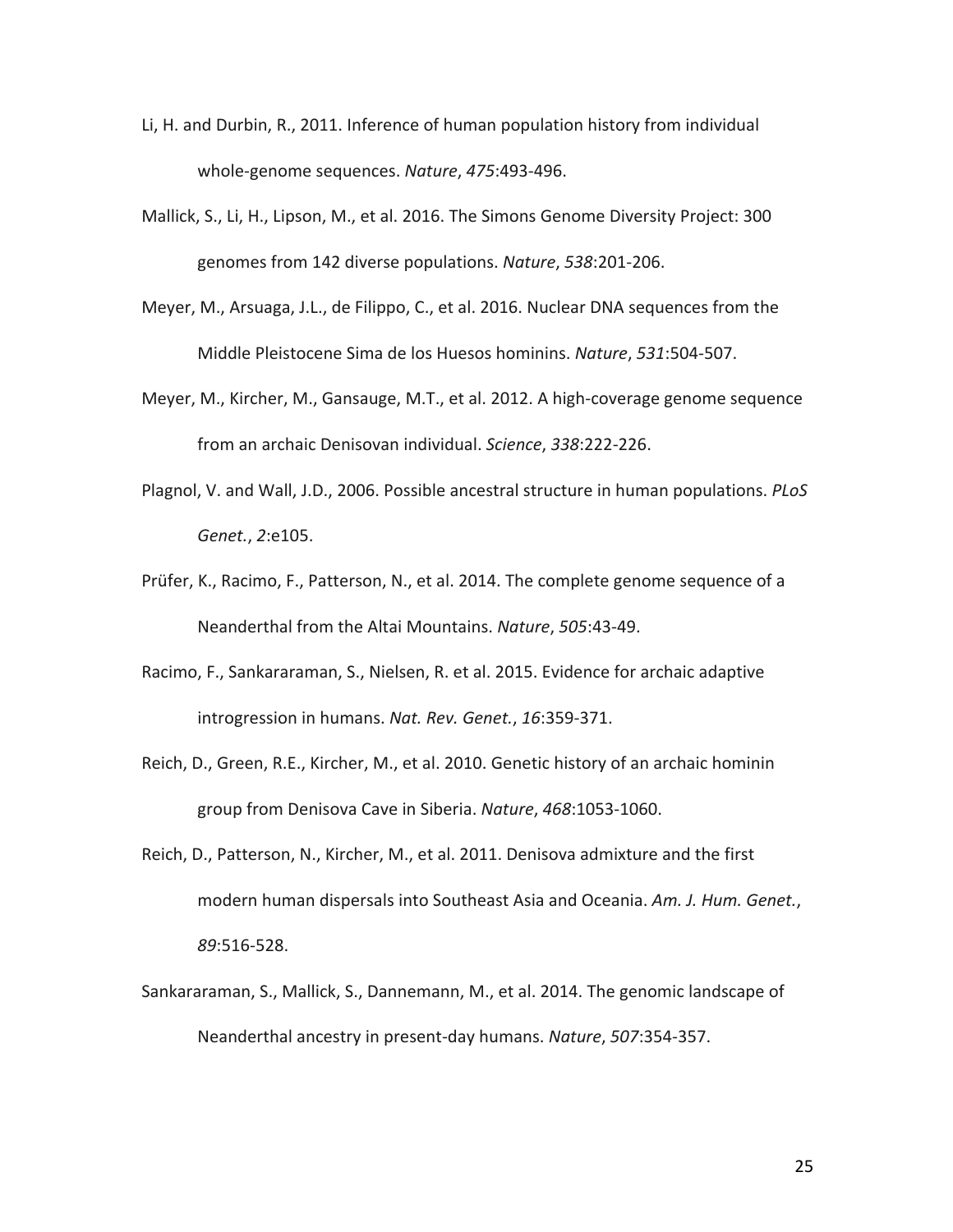- Schaffner, S.F., Foo, C., Gabriel, S., et al. 2005. Calibrating a coalescent simulation of human genome sequence variation. Genome Res., 15:1576-1583.
- Stringer, C., 2016. The origin and evolution of *Homo sapiens*. *Phil. Trans. R. Soc. B*, *371*:20150237.
- Sugden, L.A. and Ramachandran, S., 2016. Integrating the signatures of demic expansion and archaic introgression in studies of human population genomics. *Current Opinion in Genetics & Development*, *41*:140-149.
- Vattathil, S. and Akey, J.M., 2015. Small amounts of archaic admixture provide big insights into human history. *Cell*, 163:281-284.
- Vernot, B. and Akey, J.M., 2015. Complex history of admixture between modern humans and Neandertals. Am. J. Hum. Genet., 96:448-453.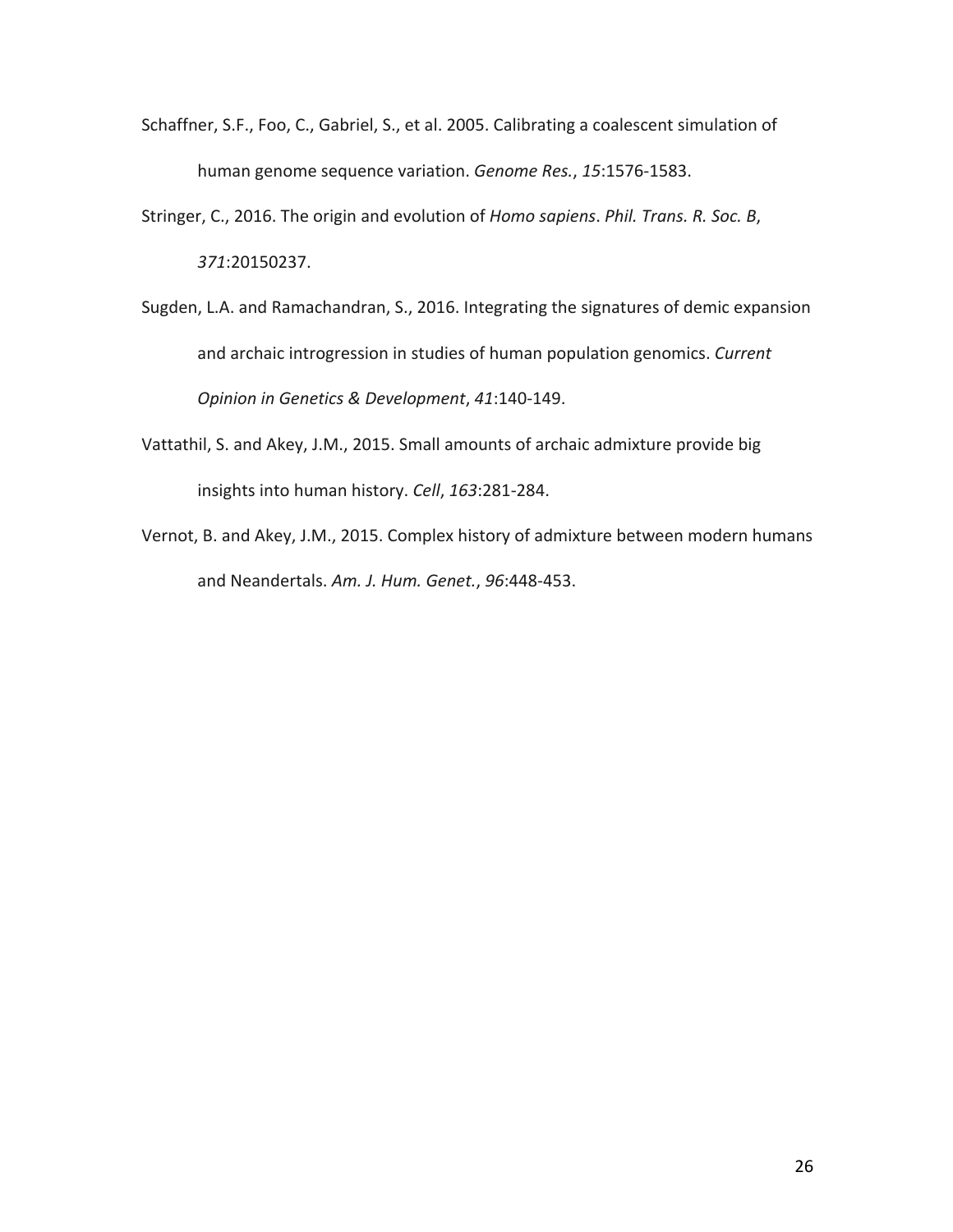genomes. In the top panel, the first PSMC inferences of human population history from Li and Durbin (2011) were based upon draft genomes from Yoruba, European ancestry, Korean, and Chinese individuals. The middle panel shows the results of PSMC analysis from Prüfer et al. (2013) including individuals from 11 diverse human populations and the Denisova and Altai Neandertal genomes. The bottom panel shows analyses from Mallick et al. (2016), including individuals from 3 African hunter-gatherer populations (Mbuti, Ju|'Hoan, and ‡Khomani San), 3 African agricultural and pastoral societies, and one French individual. The charts have different scales based on whether they leave data in a mutation time scale or attempt a conversion to years; all are presented with the *x*-axis (time dimension) as a logarithmic value. Mallick et al. (2016, bottom) did not report any inference for times earlier than 500,000 years. Despite the great variety evidenced in the inference of effective population size during the last 100,000 years of each population, every modern human genome gives substantially similar results for the time intervals prior to 100,000 years ago. All have a clear "wave" of larger inferred effective population size with a "crest" or maximum around 200,000 years ago, and a preceding "trough" or minimum around 500,000-800,000 years ago (beyond the timescale represented by Mallick et al., 2016).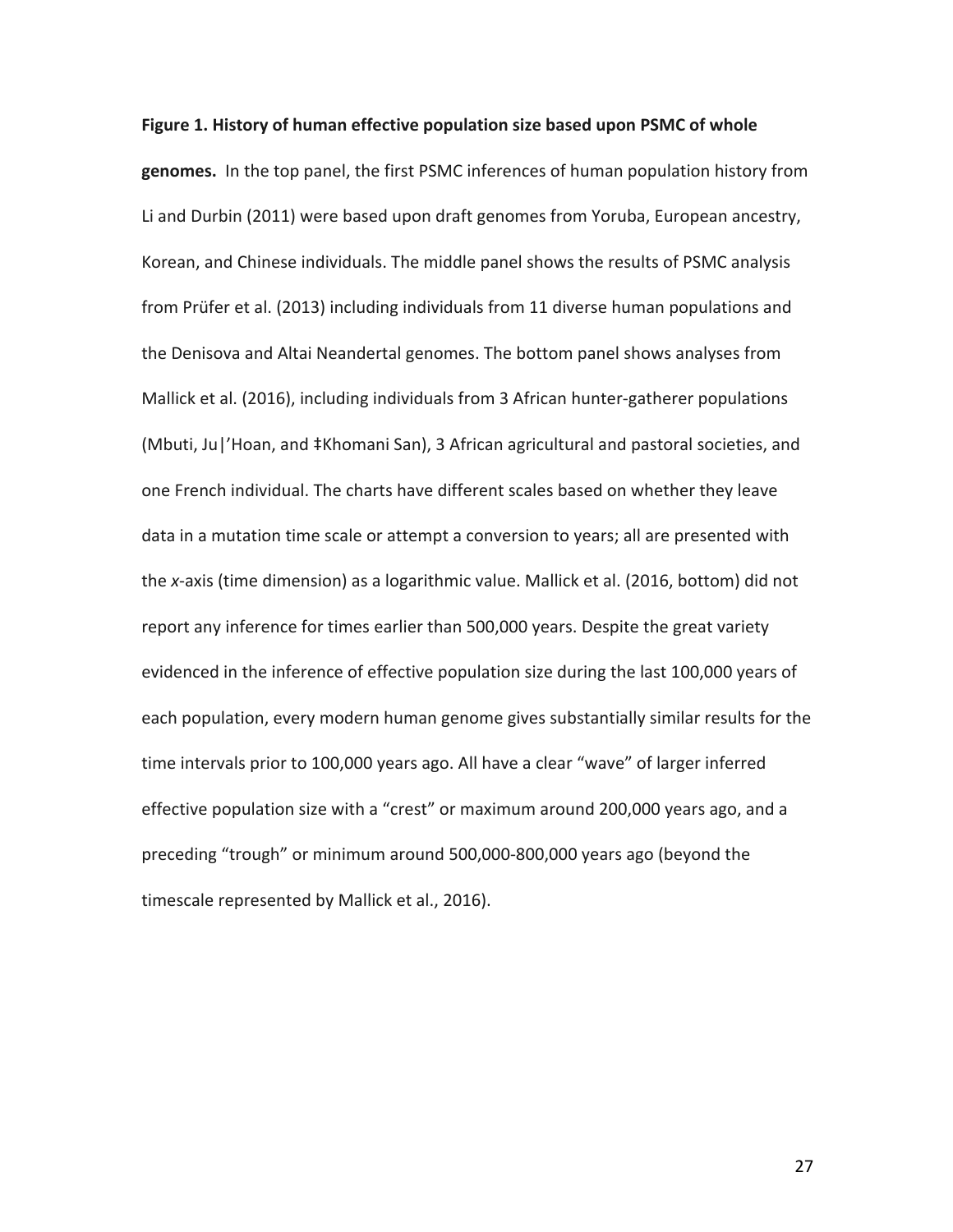# Figure 1 (continued).

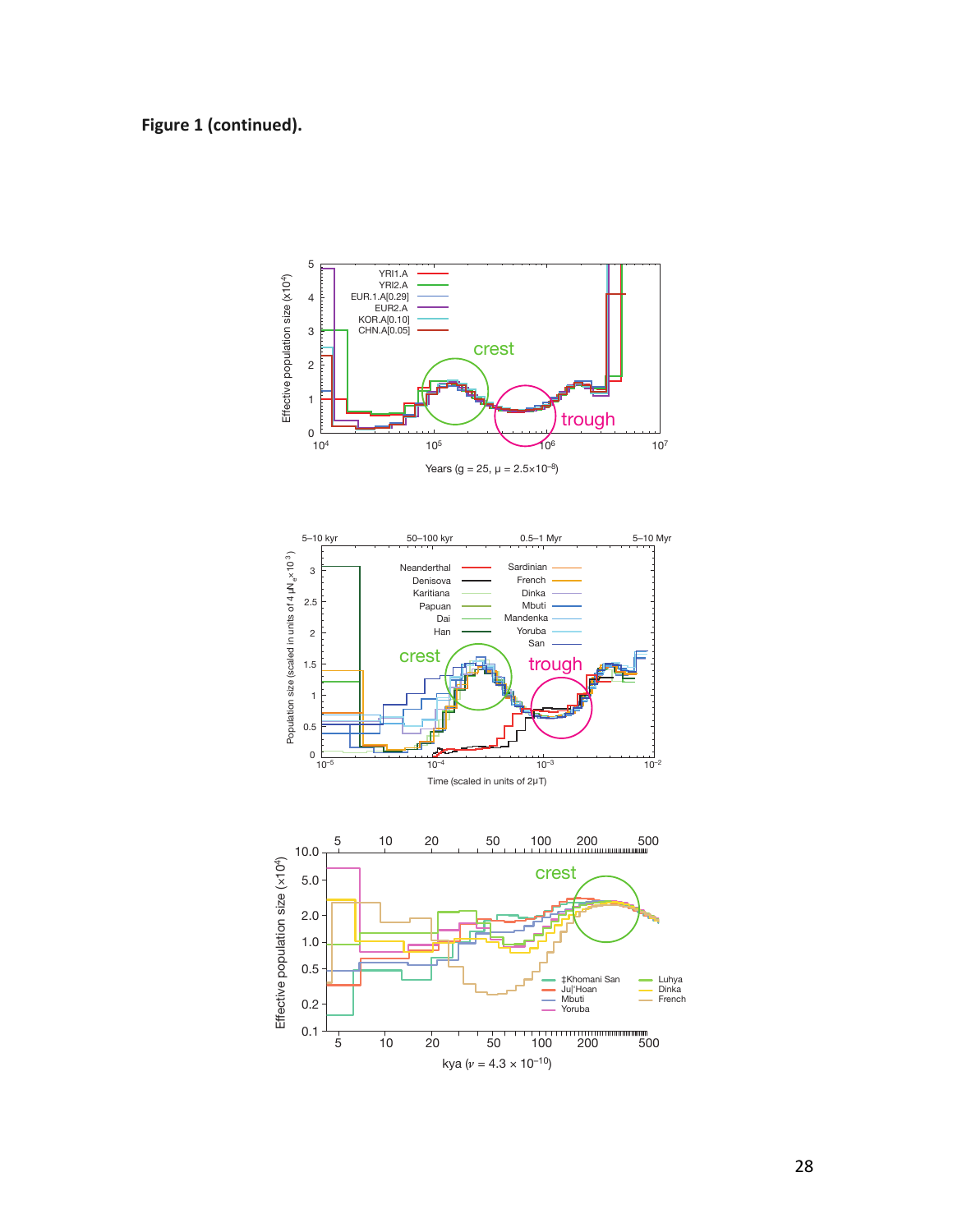**Figure 2: Population model used in this study.**  $P_1$  is a Wright-Fisher population of size N that existed infinitely far back in time.  $P_2$  came into existence instantaneously by diverging from  $P_1$  at time  $T_0$  in the past. From that time the two populations exchanged migrants at rate  $m$ , until time  $T_i$ , when a fraction  $q$  of  $P_1$  is derived by introgression from *P2*. 

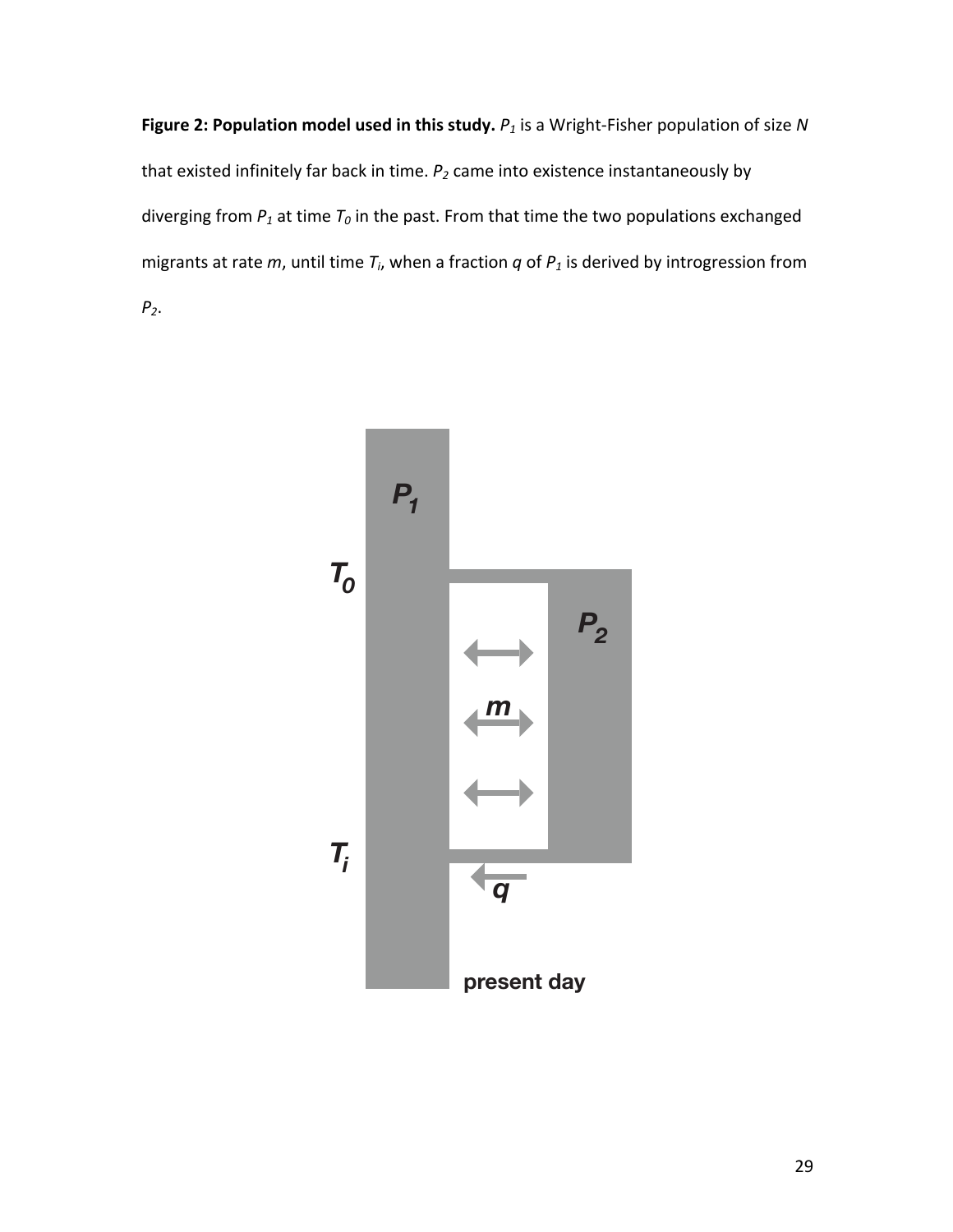Figure 3. Comparing population histories with introgression to the null model. Panes (a) and (b) show the realized probability of coalescence and the inferred effective population size in a Wright-Fisher population model with no introgression or migration. Each data point represents the number of genealogies coalescing in a time increment of 0.05*N* generations. In (b), the effective size is estimated in each time increment, and the blue line represents a moving average of 10 time increments. Panes (c) and (d) show the same results for a population history in which 5% of the population derives from introgression *N* generations in the past, from a second population that diverged 4*N* generations ago. There is an abrupt shift in the realized probability of coalescence corresponding to the divergence of the two populations 4*N* generations in the past. Points become more scattered moving toward the right (more ancient times) because the number of genealogies that coalesce in the most ancient time intervals is very small, lending sampling noise to the data.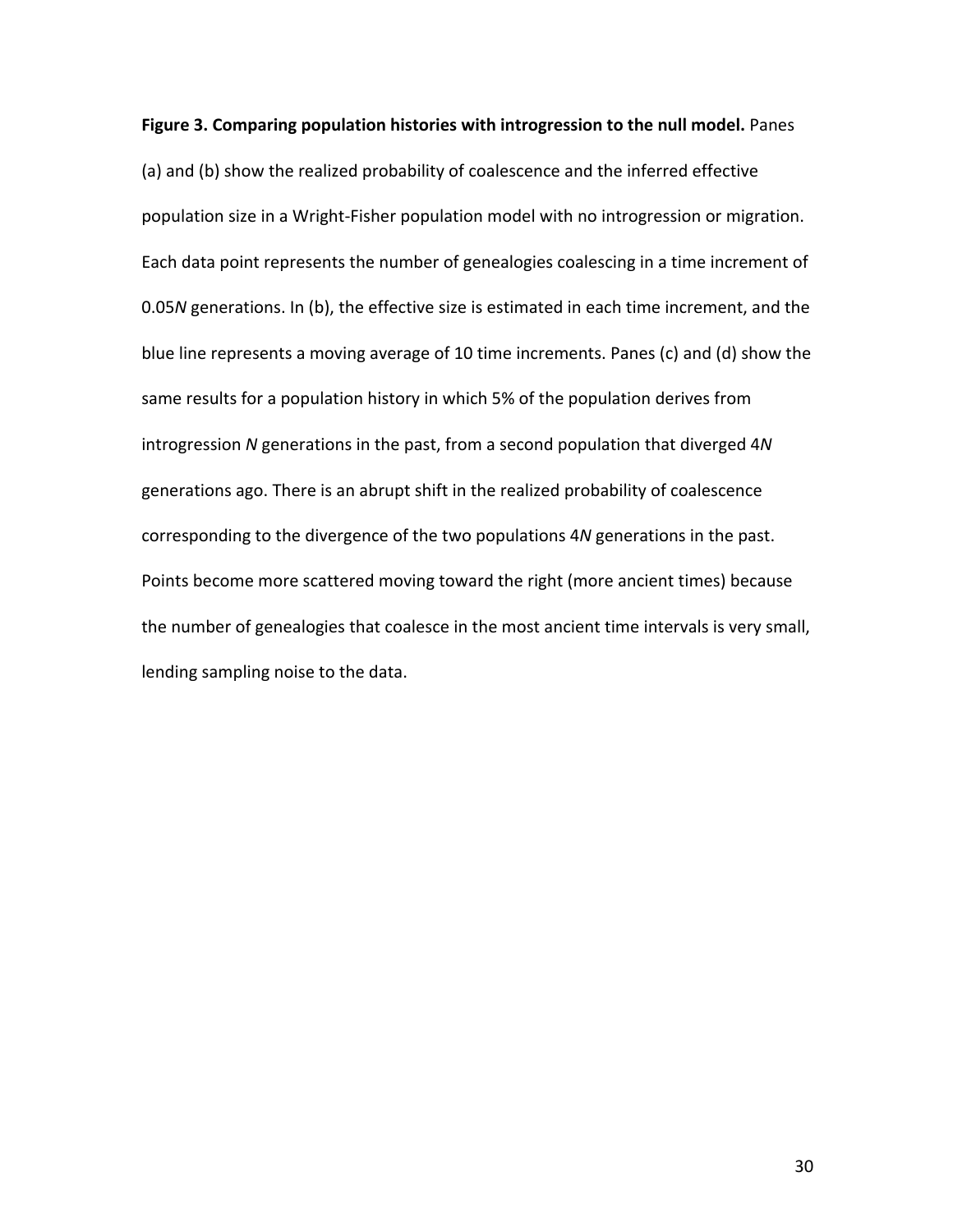**Figure 3 (continued).**

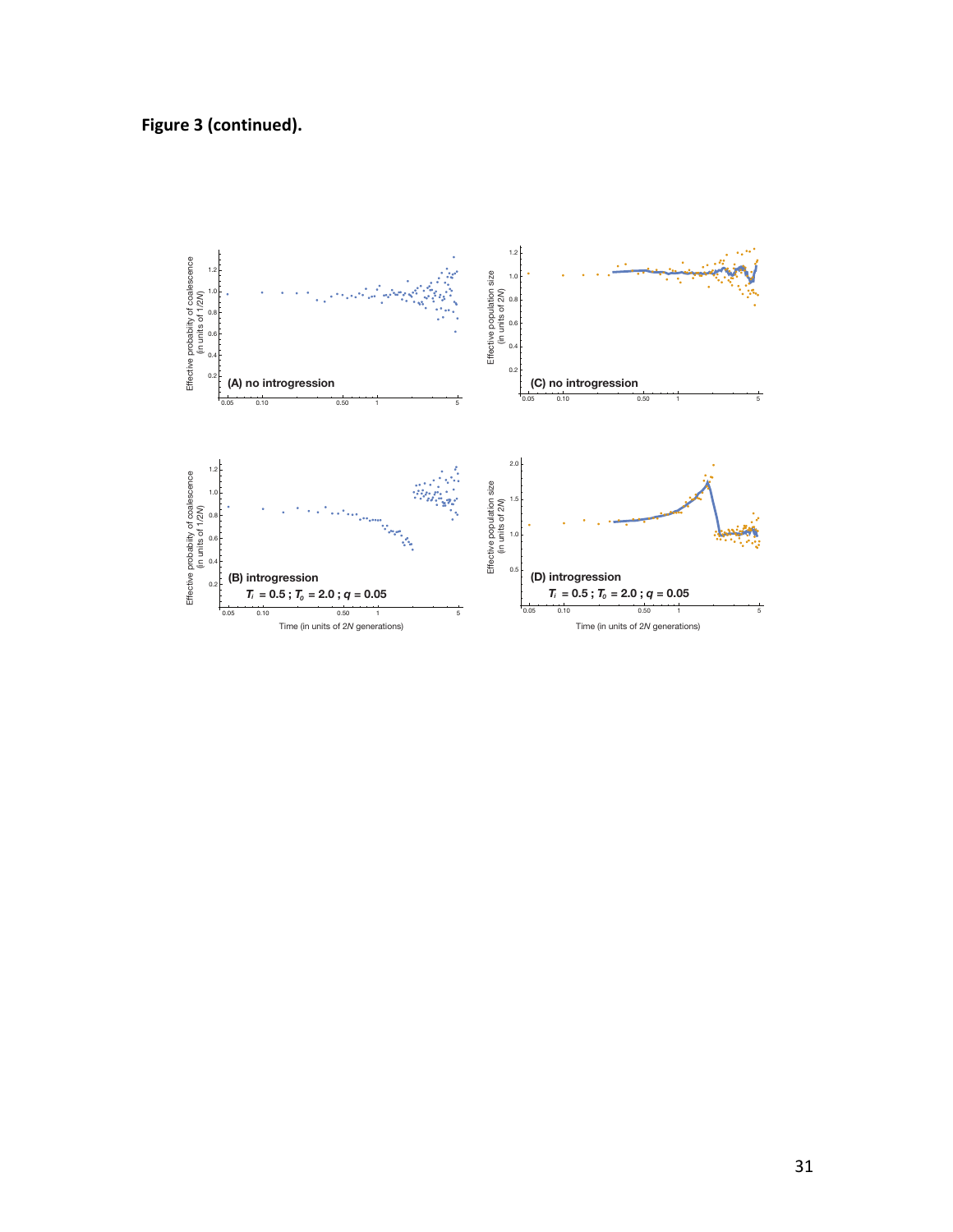## Figure 4. Adding mutations to the genealogies turns a sharp transition into a wave. (A)

and (B) are based on the same simulation run, also illustrated in Figure 3c and 3d. (A) shows the effective population size for each interval as estimated from the fraction of loci with TMRCA in that interval; (B) shows the effective population size for each interval based upon the pairwise counts of mutations. In both (A) and (B), the blue line represents a moving average of the surrounding data points. Mutation adds a random component that tends to smooth sharp transitions in the dataset.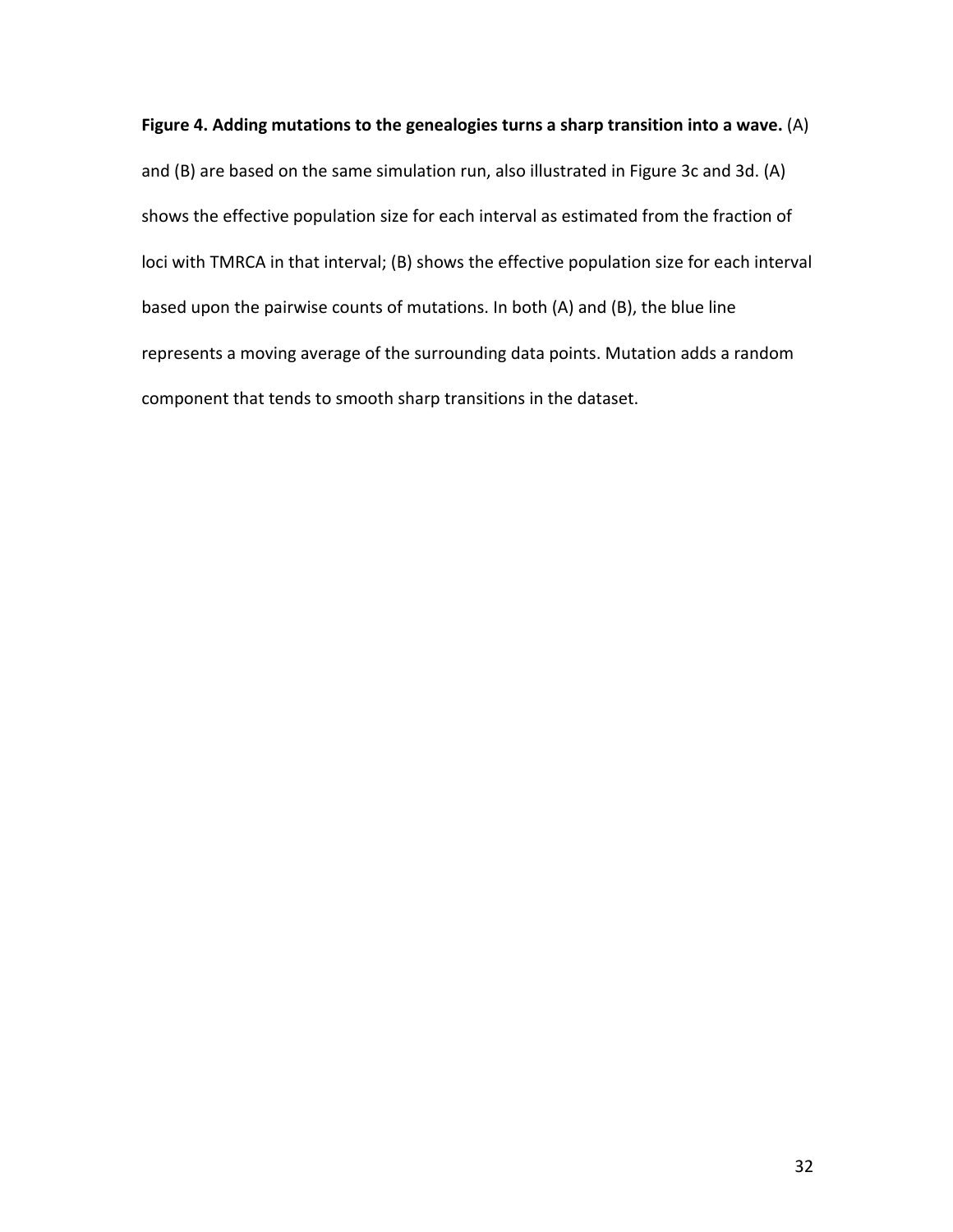Figure 4 (continued).

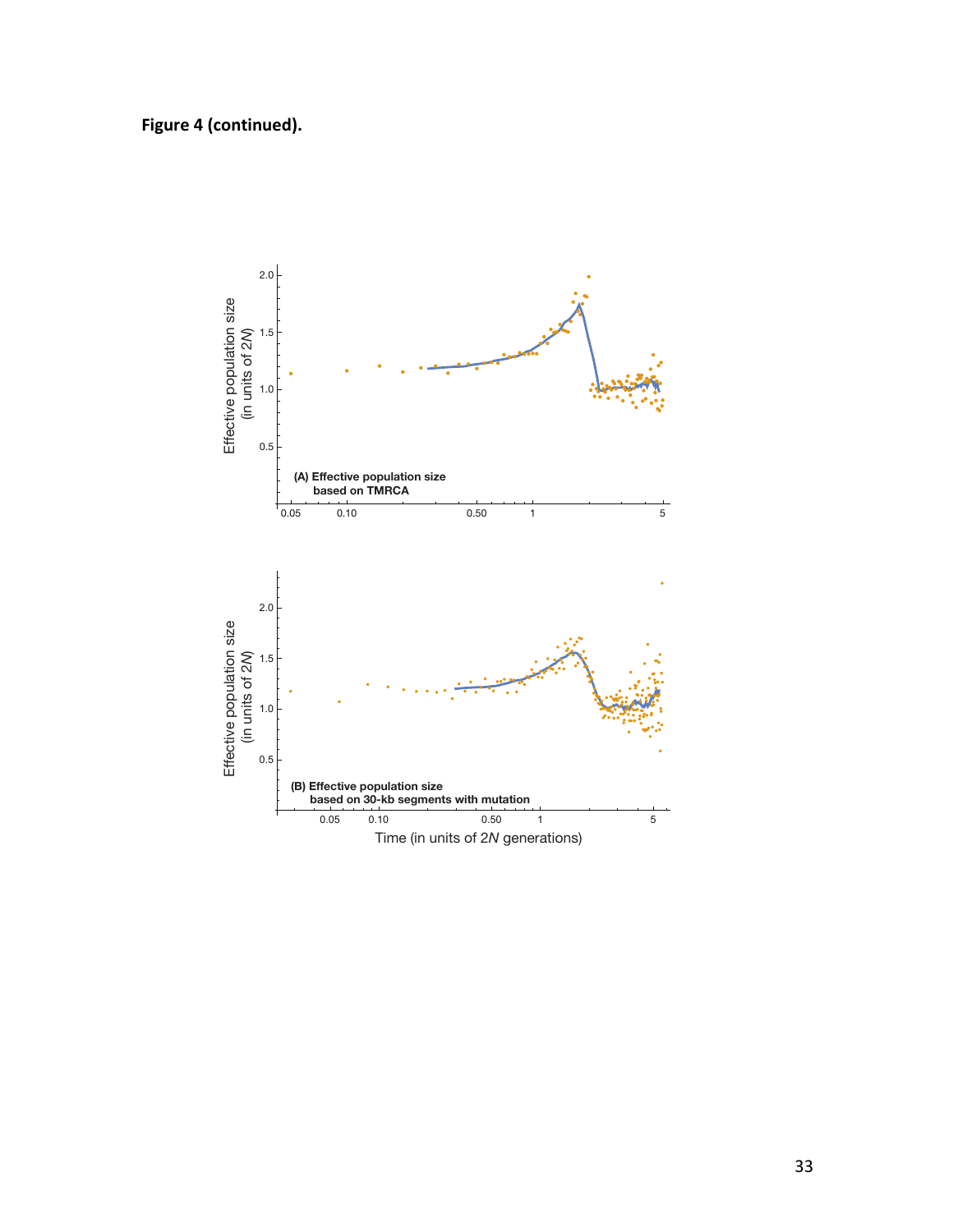**Figure 5. Sudden introgression versus long-term gene flow.** In (A), 0.2 individuals per generation transfer between the two genetically divergent ancestral populations between  $T_0$  and  $T_i$ , and there is no sudden introgression at  $T_i$ . In (B), there is no gene flow between the two populations, and 10% of population  $P_1$  is the result of a sudden introgression from  $P_2$  at time  $T_i$ . Both these scenarios result in very similar outcomes, with a wave of inferred effective population size at the same time and approximately the same magnitude. The upturn of inferred effective size in the rightmost (oldest) time intervals is not a reliable outcome of the simulations; this reflects the small sample of genealogies with the oldest coalescence times.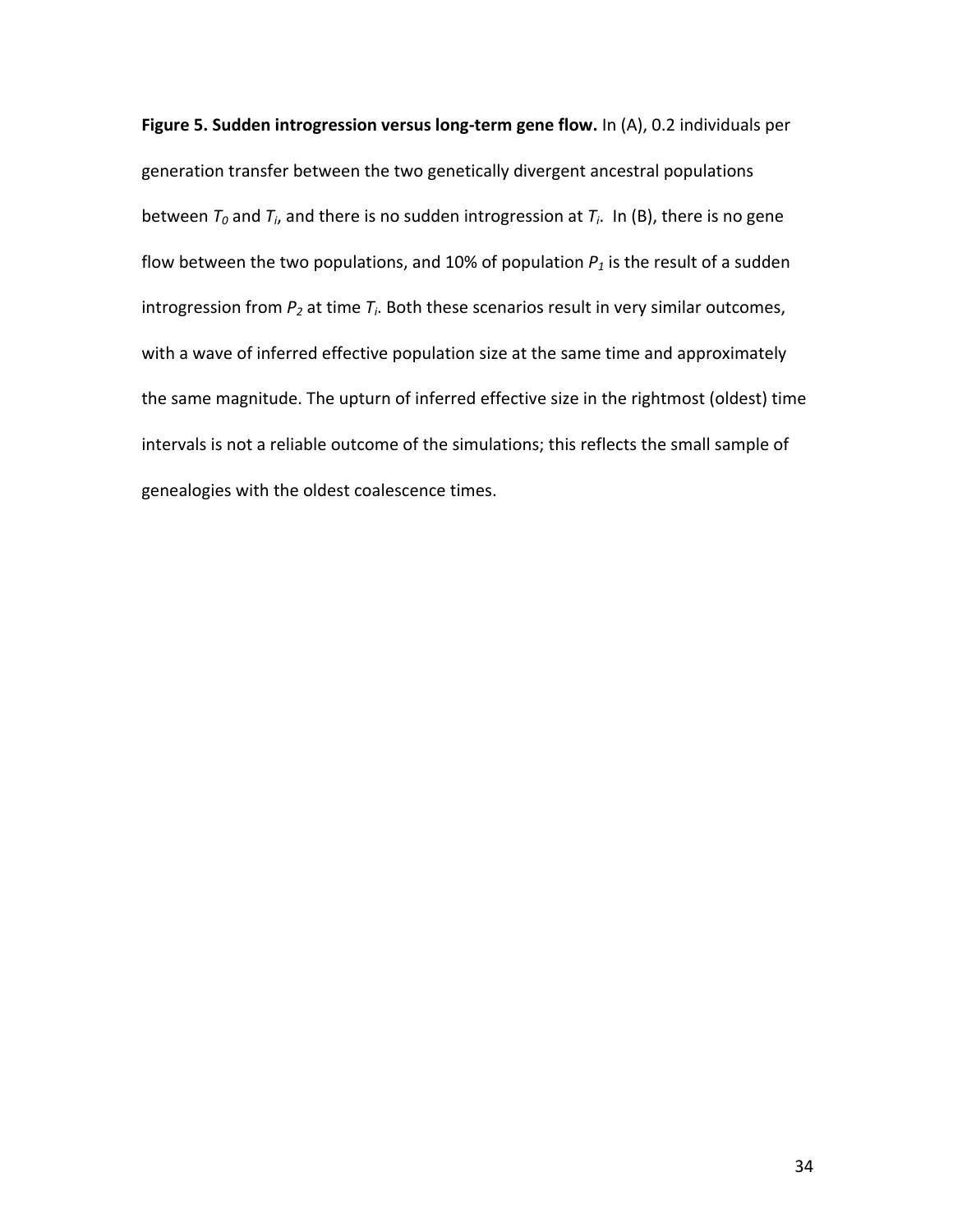Figure 5 (continued).

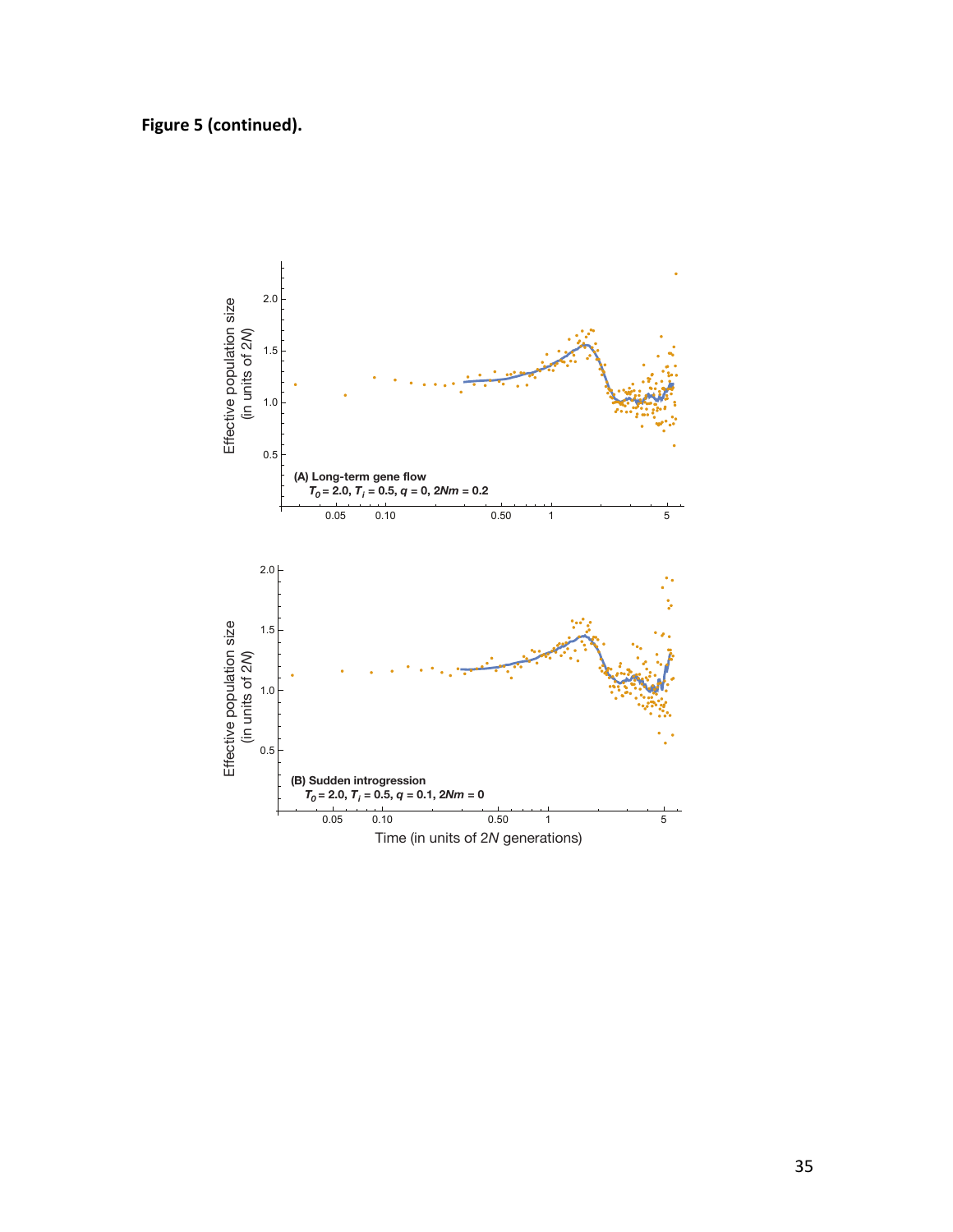

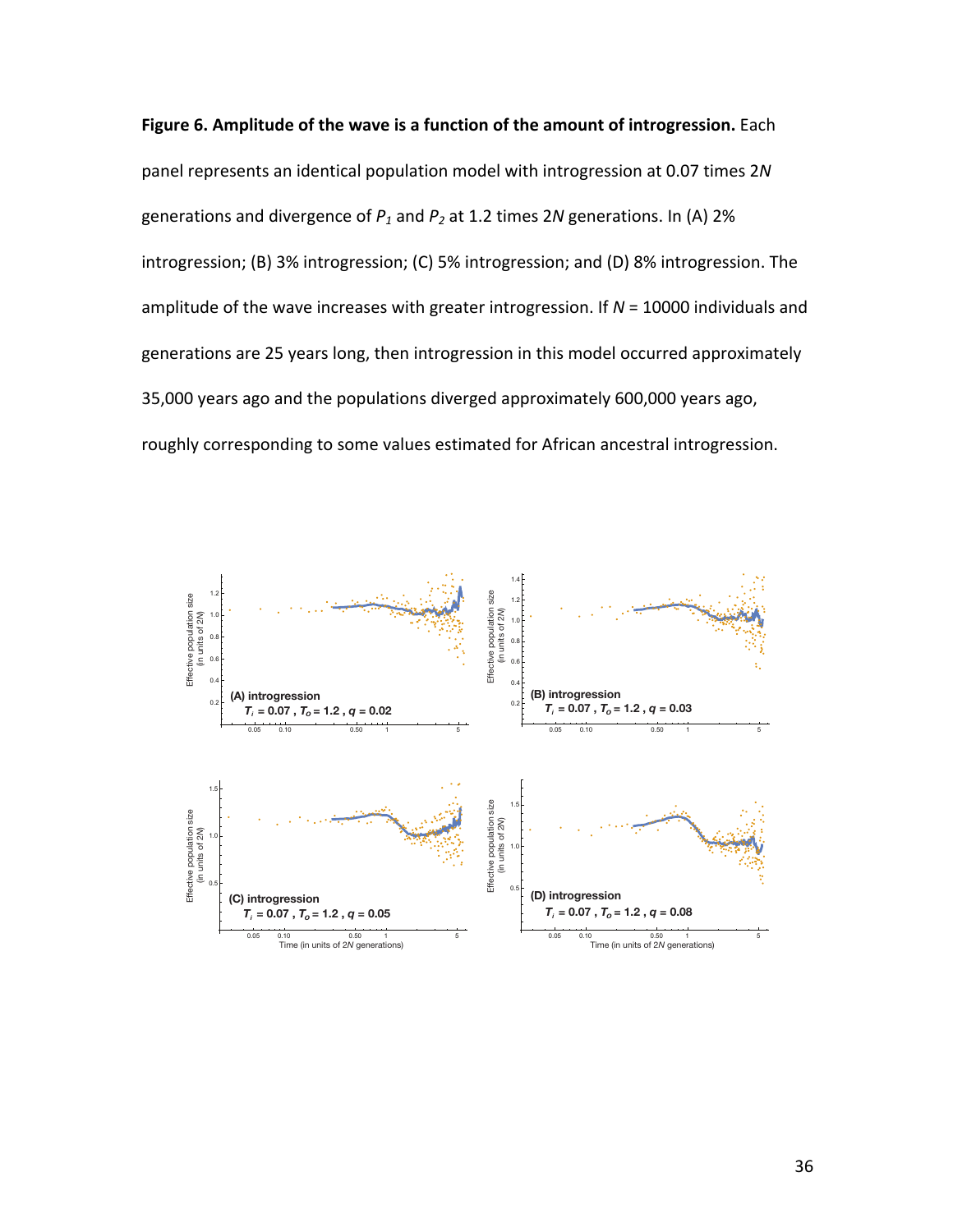Figure 7. Leading edge of the wave reflects time of divergence of introgression source **population.** Each panel presents results with identical parameters except for the time of origin of the genetically divergent source population for introgression  $(T_0)$ , which is indicated by the vertical red line. Migration (2Nm) in all panels is 0.1 individual per generation; the fraction of introgression  $(q)$  is 10%. Older time of origin also corresponds to greater wave amplitude, because the slight reduction in coalescence probability is cumulative over time in its effect.